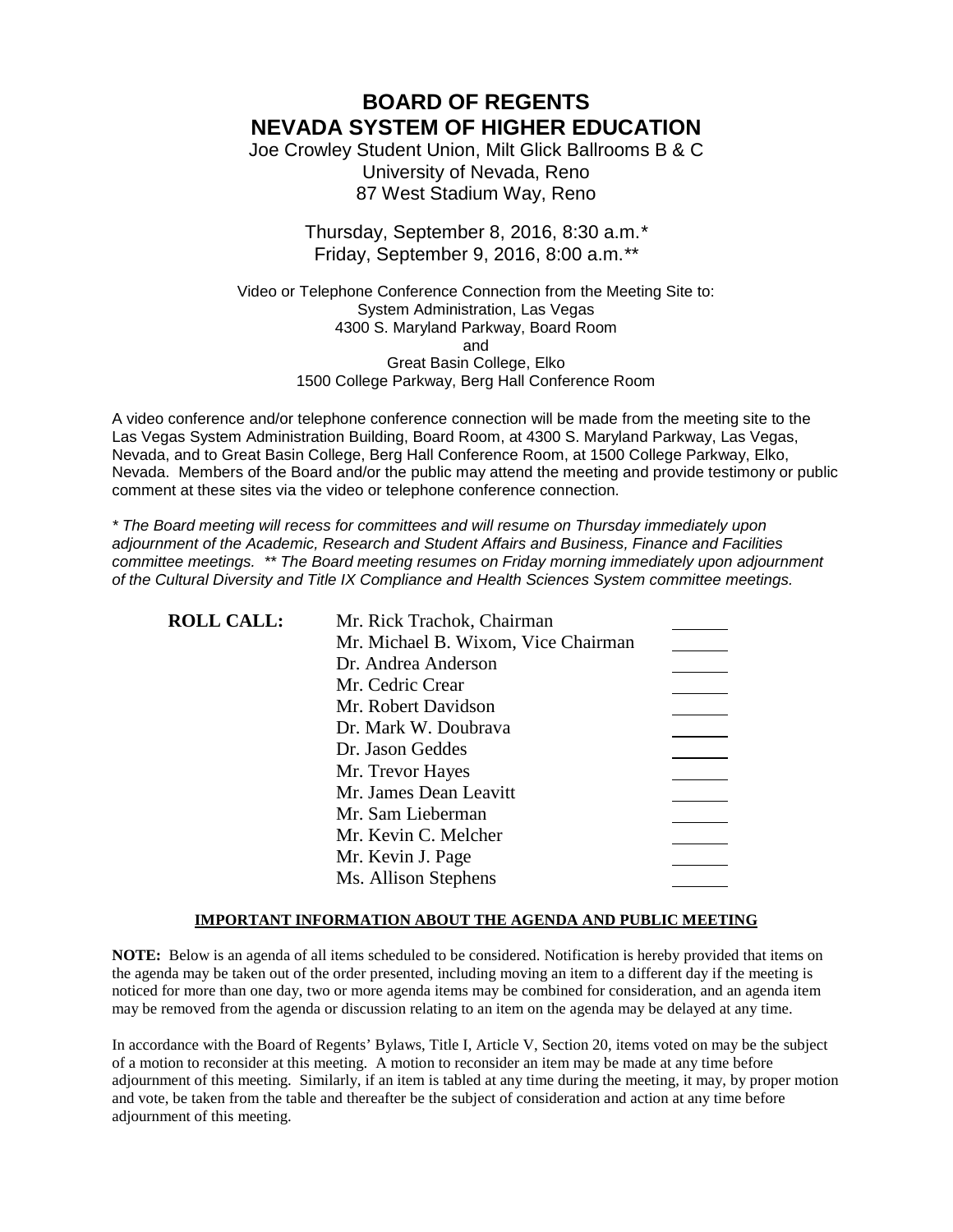The Board of Regents, at its regularly scheduled meetings, meets concurrently with its committees (Academic, Research and Student Affairs; Business, Finance and Facilities; Audit; Investment; Cultural Diversity and Title IX Compliance; and Health Sciences System). The Board's committee meetings take place in accordance with the agendas published for those committees. Regents who are not members of the committees may attend the committee meetings and participate in the discussion of committee agenda items. However, action items will only be voted on by the members of each committee, unless a Regent is temporarily made a member of that committee under Board of Regents' Bylaws, Title 1, Article VI, Section 6. The full Board of Regents will consider committee action items in accordance with the Board of Regents' agenda published for the current or for a subsequent meeting.

In accordance with the Board of Regents' Bylaws, Title I, Article V, Section 13, a quorum may be gained by telephone hookup.

Some agenda items are noted as having accompanying reference material. Reference material may be accessed on the electronic version of the agenda by clicking the reference link associated with a particular item. The agenda and associated reference material may also be accessed on the Internet by visiting the Board of Regents' website at:

### <http://system.nevada.edu/Nshe/index.cfm/administration/board-of-regents/meeting-agendas/>

Many public libraries have publicly accessible computer terminals. Copies of the reference material and any additional support materials that are submitted to the Board of Regents' Office and then distributed to the members of the Board of Regents after the mailing of this agenda but before the meeting, will be made available as follows: 1. Copies of any such materials are available at the Board of Regents' Office at 2601 Enterprise Road, Reno, Nevada and the Board of Regents' Office at 4300 South Maryland Parkway, Las Vegas, Nevada. A copy may be requested by calling Keri Nikolajewski at (702) 889-8426; 2. Copies of any such materials will also be available at the meeting site.

Reasonable efforts will be made to assist and accommodate physically disabled persons attending the meeting. Please call the Board Office at (775) 784-4958 in advance so that arrangements may be made.

## **CALL TO ORDER – ROLL CALL**

### **PLEDGE OF ALLEGIANCE**

### **1. INTRODUCTIONS AND CAMPUS UPDATES INFORMATION ONLY**

Chairman Rick Trachok will invite meeting participants to make introductions and will ask the presidents to provide campus-related updates on events that have occurred since the Board of Regents' last regular meeting.

*ESTIMATED TIME: 15 mins.*

## **2. INSTITUTIONAL STUDENT AND FACULTY INFORMATION ONLY PRESENTATIONS**

Chairman Rick Trachok requests that the President of the host institution introduce one student and one faculty member to discuss a topic of the host President's choosing to highlight current programs or activities of the institution.

*ESTIMATED TIME: 15 mins.*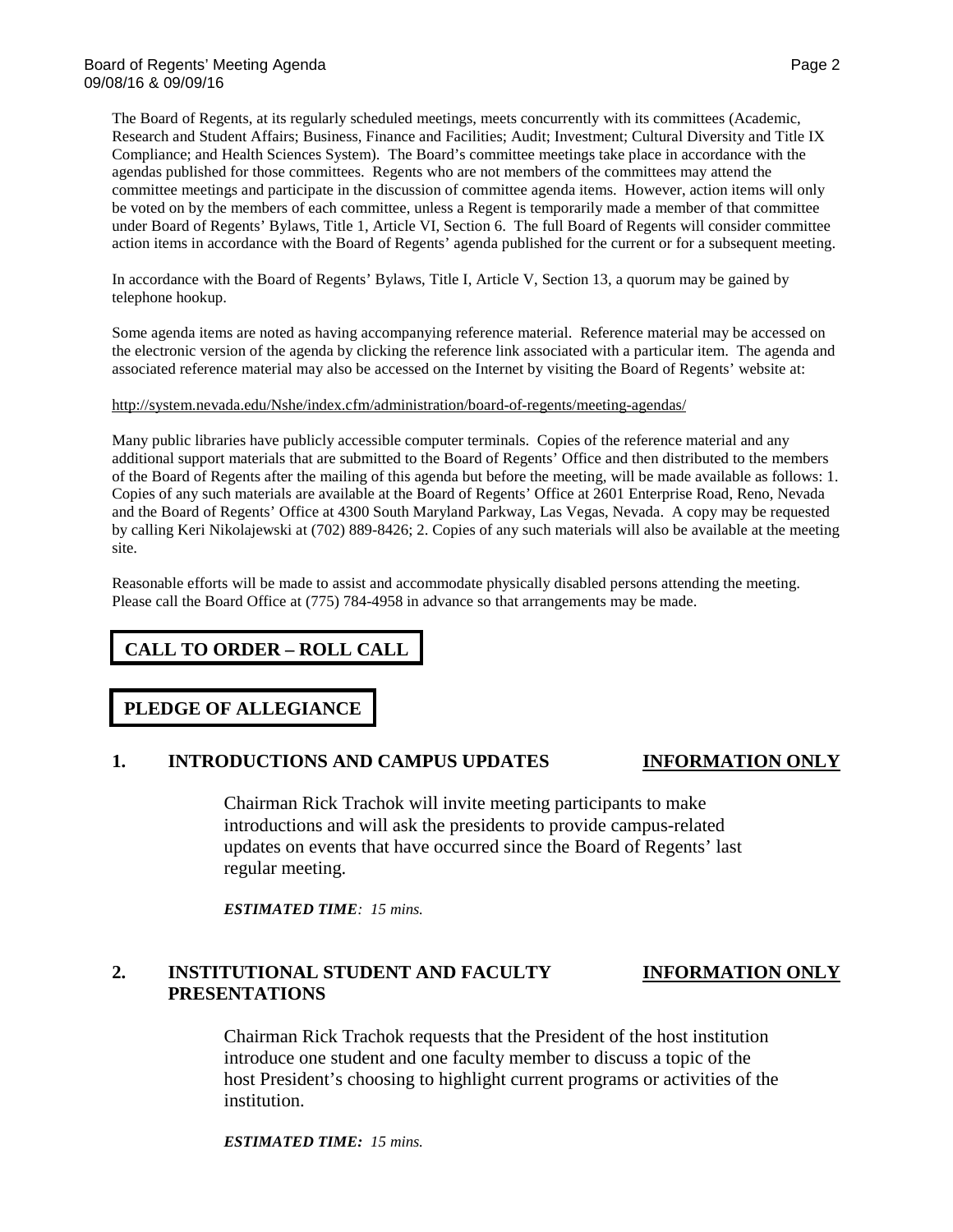## **COMMITTEE MEETINGS**

### **Thursday, September 8, 2016:**

Academic, Research and Student Affairs Committee, 9:00 a.m*. (Ballroom A)* Business, Finance and Facilities Committee, 9:00 a.m. *(Ballrooms B & C)*

Audit Committee, 3:30 p.m. *(Ballrooms B & C)* Investment Committee, 3:30 p.m. *(Ballroom A)*

### **Friday, September 9, 2016:**

Cultural Diversity and Title IX Compliance Committee, 8:00 a.m. *(Ballrooms B & C)* Health Sciences System Committee, 8:00 a.m. *(Ballroom A)*

### **3. PUBLIC COMMENT INFORMATION ONLY**

Public comment will be taken during this agenda item. No action may be taken on a matter raised under this item until the matter is included on an agenda as an item on which action may be taken. Comments will be limited to two minutes per person. Persons making comment will be asked to begin by stating their name for the record and to spell their last name. The Board Chair may elect to allow additional public comment on a specific agenda item when that agenda item is being considered.

In accordance with Attorney General Opinion No. 00-047, as restated in the Attorney General's Open Meeting Law Manual, the Board Chair may prohibit comment if the content of that comment is a topic that is not relevant to, or within the authority of, the Board of Regents, or if the content is willfully disruptive of the meeting by being irrelevant, repetitious, slanderous, offensive, inflammatory, irrational or amounting to personal attacks or interfering with the rights of other speakers.

*ESTIMATED TIME: 30 mins.*

## **4. REGENTS' WELCOME AND INTRODUCTIONS INFORMATION ONLY**

Members of the Board will be provided an opportunity to make introductions, welcome guests and to offer acknowledgements. Each Regent's remarks should be limited to three minutes.

*ESTIMATED TIME: 15 mins.*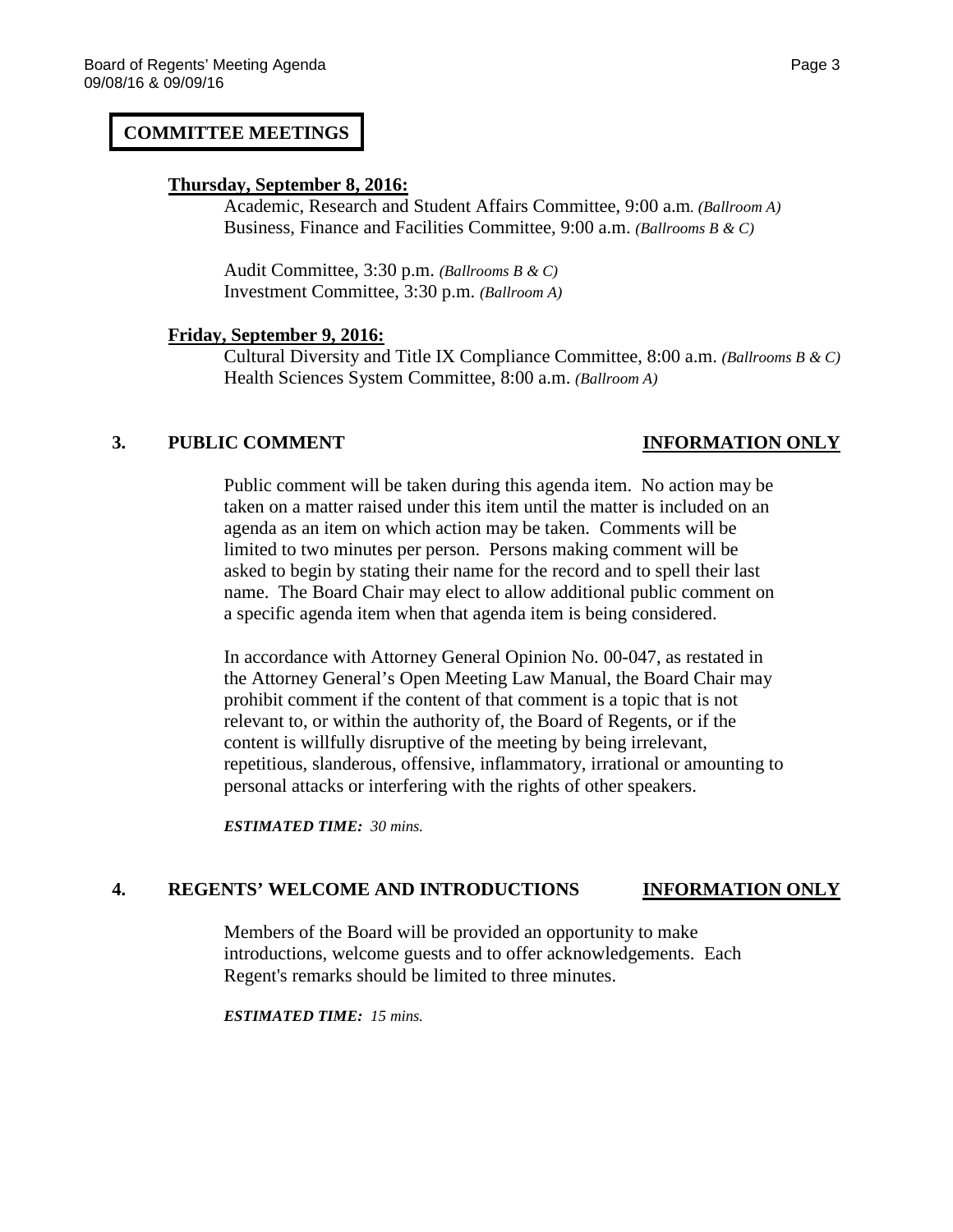## **5. CHAIR OF THE NEVADA STUDENT INFORMATION ONLY ALLIANCE REPORT**

The Chair of the Nevada Student Alliance will report to the Board concerning NSHE related issues or events of importance to the student body presidents.

*ESTIMATED TIME: 5 mins.*

## **6. CHAIR OF THE FACULTY SENATE INFORMATION ONLY CHAIRS REPORT**

The Chair of the Faculty Senate Chairs will report to the Board concerning NSHE related issues or events of importance to the Faculty Senate.

*ESTIMATED TIME: 5 mins.*

## **7. CHANCELLOR'S REPORT INFORMATION ONLY**

Chancellor John V. White will report to the Board concerning ongoing planning activities and major projects within the NSHE. Chancellor White will also discuss the state of higher education in Nevada.

*ESTIMATED TIME: 20 mins.*

## **8. REGENTS' REPORTS INFORMATION ONLY**

Members of the Board will be provided an opportunity to report on activities beyond regular responsibilities such as attendance at conferences, serving as liaison to public entities and participation in legislative, civic and community events. Each Regent's remarks should be limited to three minutes.

*ESTIMATED TIME: 10 mins.*

## **9. BOARD CHAIRMAN'S REPORT INFORMATION ONLY**

Chairman Rick Trachok will discuss current NSHE events and his current activities as Board Chairman.

*ESTIMATED TIME: 5 mins.*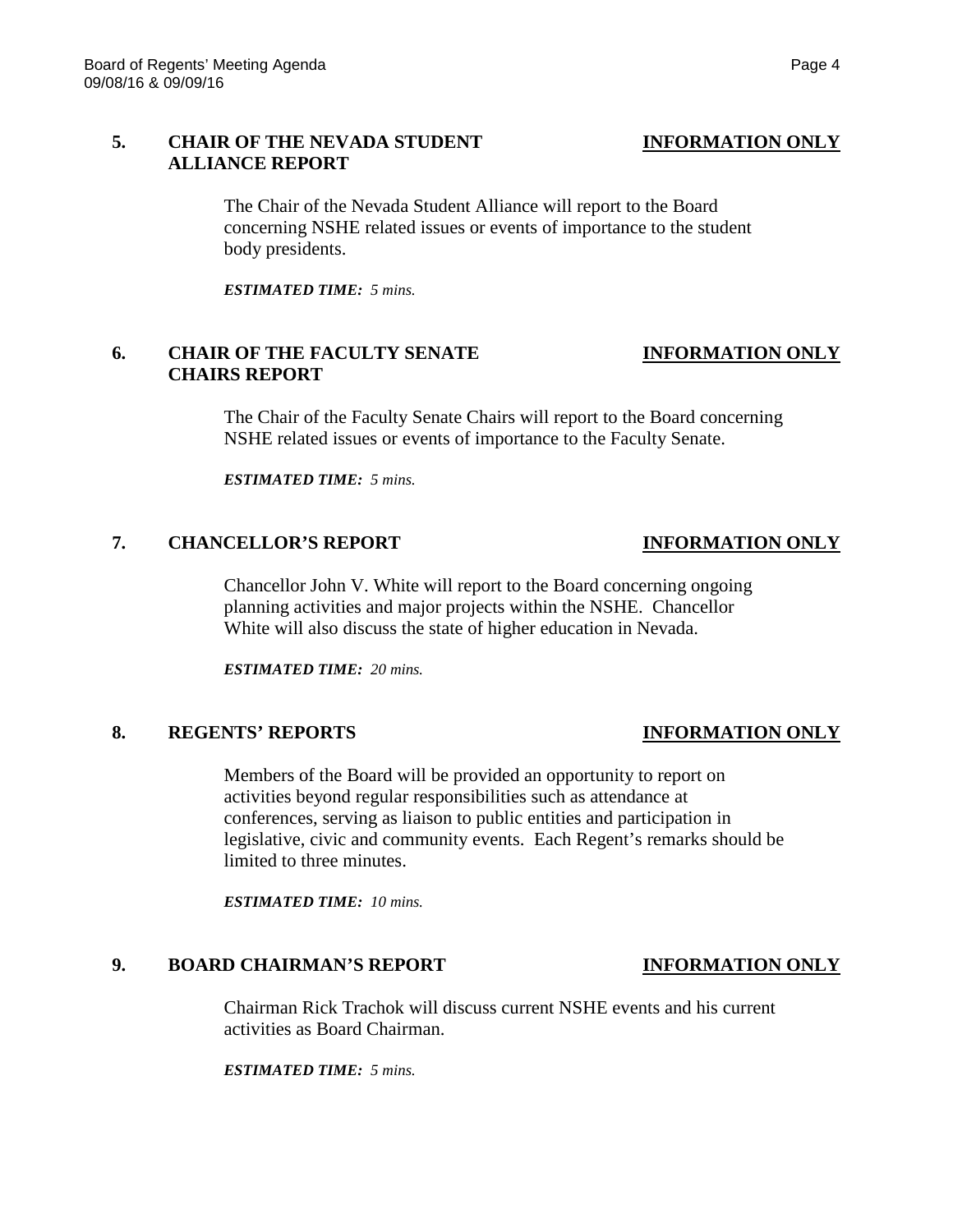**10. CONSENT ITEMS FOR POSSIBLE ACTION**

Consent items will be considered together and acted on in one motion unless an item is removed to be considered separately by the Board.

## **10a. MINUTES FOR POSSIBLE ACTION**

Request is made for approval of the minutes from the June 9-10, 2016, Board of Regents' meeting. *[\(Ref. BOR-10a\)](http://system.nevada.edu/tasks/sites/Nshe/assets/File/BoardOfRegents/Agendas/2016/sept-mtgs/bor-refs/BOR-10a.pdf)*

## **10b. TENURE GRANTED TO ACADEMIC FOR POSSIBLE ACTION FACULTY UPON HIRE**

Chief of Staff and Special Counsel to the Board Dean J. Gould requests approval and acceptance of the annual reports to the Board of Regents from the presidents of each institution naming any individual to whom tenure upon hire was granted pursuant to the provisions of NSHE Code *(Title 2, Chapter 3, Section 3.3.1 b(2))*. *[\(Ref. BOR-10b\)](http://system.nevada.edu/tasks/sites/Nshe/assets/File/BoardOfRegents/Agendas/2016/sept-mtgs/bor-refs/BOR-10b.pdf)*

## **10c. CODE REVISION, COMPOSITION FOR POSSIBLE ACTION OF REGENTS' PRESIDENT SEARCH COMMITTEES**

Board approval is requested of an amendment to NSHE Code *(Title 2, Chapter 1, Section 1.5.4(f))* to change the composition of Regents' president search committees from a mandatory six Regents to "four to six" Regents. The proposed Code revision was presented for initial discussion at the June 9-10, 2016, meeting. *[\(Ref. BOR-10c\)](http://system.nevada.edu/tasks/sites/Nshe/assets/File/BoardOfRegents/Agendas/2016/sept-mtgs/bor-refs/BOR-10c.pdf)*

## **10d. REHIRE OF PERS RETIREE, WNC FOR POSSIBLE ACTION**

WNC President Chester O. Burton requests approval to rehire a PERS retiree, Professor Edda Gibson, due to a critical labor shortage for Medical/Surgical Nursing Faculty. *[\(Ref. BOR-10d\)](http://system.nevada.edu/tasks/sites/Nshe/assets/File/BoardOfRegents/Agendas/2016/sept-mtgs/bor-refs/BOR-10d.pdf)*

*FISCAL IMPACT: Salary costs of \$81,827.92*

*ESTIMATED TIME: 5 mins.*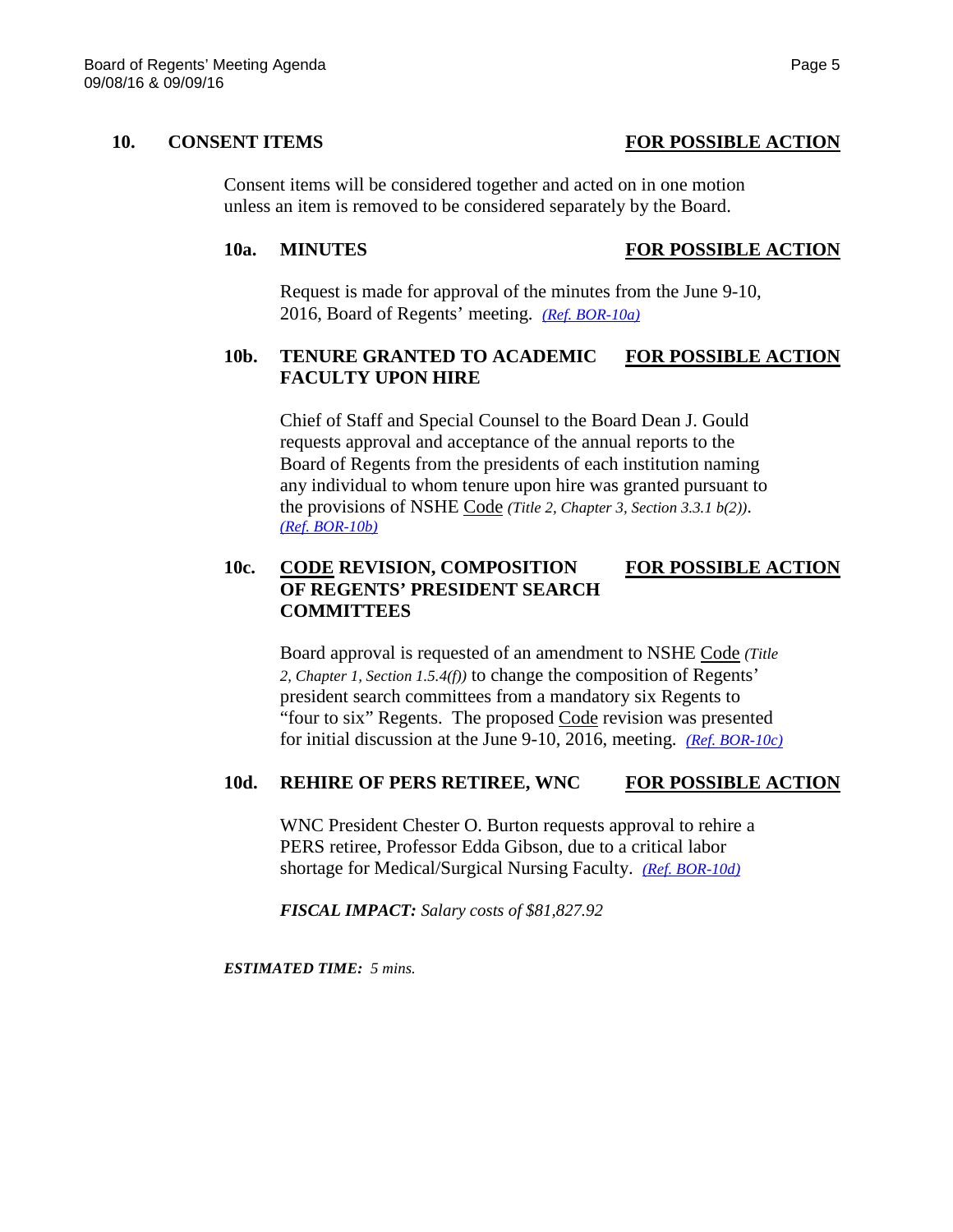### **11. NEVADA KNOWLEDGE FUND INFORMATION ONLY**

Steve Hill, Executive Director, Nevada Governor's Office of Economic Development, will present an update on current Knowledge Fund projects. The Knowledge Fund was created through the passage of AB 449 during the 2011 Legislative Session in conjunction with the restructuring of Nevada's economic development. The purpose of the Knowledge Fund is to spur research and the commercialization of that research in areas in which the state has targeted for economic growth.

*ESTIMATED TIME: 20 mins.*

# **COMMUNITY COLLEGE ITEMS**

## 12. **COMMUNITY COLLEGE COMMITTEE** FOR POSSIBLE ACTION

Chair Andrea Anderson will present for Board approval a report on the Community College Committee meeting held on September 1, 2016, and Board action may be requested on the following:

 $\triangleright$  Minutes: The Committee considered for approval the minutes from the June 2, 2016, meeting. *[\(Ref. CC-2\)](http://system.nevada.edu/tasks/sites/Nshe/assets/File/BoardOfRegents/Agendas/2016/sept-mtgs/cc-refs/CC-2.pdf)*

*ESTIMATED TIME: 15 mins.*

## **13. INSTITUTIONAL ADVISORY COUNCIL, TMCC INFORMATION ONLY**

Each community college's Institutional Advisory Council meets at least quarterly to review and advise the community college on questions regarding the operations and offerings of the college. The purpose of the Institutional Advisory Councils is to ensure the linkage of each community college to the community it serves and to anticipate future regional educational trends. TMCC Institutional Advisory Council Chair Collie Hutter and TMCC President Karin M. Hilgersom will provide a report on the activities of the TMCC Institutional Advisory Council.

*ESTIMATED TIME: 15 mins.*

## 14. **INSTITUTIONAL STRATEGIC PLAN AND FOR POSSIBLE ACTION** *HANDBOOK* **REVISION, INSTITUTIONAL MISSION STATEMENT, CSN**

CSN President Michael D. Richards requests approval of the 2017-2024 CSN Strategic Plan; revised institutional mission statement *(Handbook Title 4, Chapter 14, Section 4(5))*; revised vision and values statements; revised core themes; and the authorization to proceed to use the Plan as the basis of accreditation Year One and subsequent reports. *[\(Ref. BOR-14\)](http://system.nevada.edu/tasks/sites/Nshe/assets/File/BoardOfRegents/Agendas/2016/sept-mtgs/bor-refs/BOR-14.pdf)*

*ESTIMATED TIME: 30 mins.*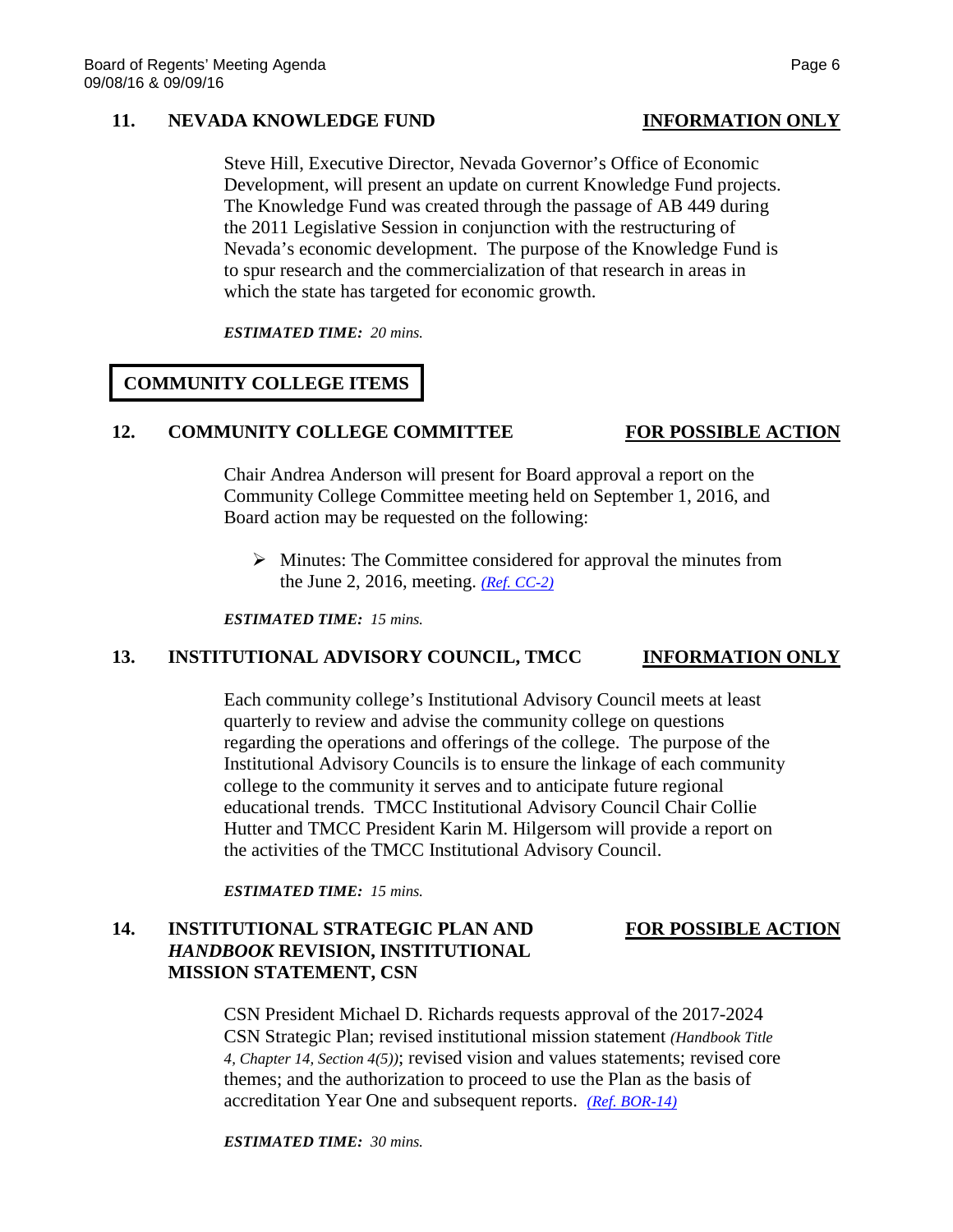### **15. COLLEGE OF SOUTHERN NEVADA INFORMATION ONLY PERFORMANCE METRICS**

CSN President Michael D. Richards will present for information the College of Southern Nevada performance metrics. *[\(Ref. BOR-15\)](http://system.nevada.edu/tasks/sites/Nshe/assets/File/BoardOfRegents/Agendas/2016/sept-mtgs/bor-refs/BOR-15.pdf)*

*ESTIMATED TIME: 45 mins.*

## **16.** *HANDBOOK* **REVISIONS, APPROVAL OF FOR POSSIBLE ACTION ATHLETIC DIRECTOR AND HEAD ATHLETIC COACH EMPLOYMENT CONTRACTS**

Board approval is requested of revisions to Board policies *(Title 1, Article VII, Section 4; Title 2, Chapter 5, Section 5.4.2; and Title 4, Chapter 24)* to authorize institution presidents to approve and execute athletic director and head athletic coach employment contracts rather than the Board of Regents. The proposed *Handbook* revisions were presented for initial discussion at the June 9-10, 2016, meeting. *[\(Ref. BOR-16\)](http://system.nevada.edu/tasks/sites/Nshe/assets/File/BoardOfRegents/Agendas/2016/sept-mtgs/bor-refs/BOR-16.pdf)*

*ESTIMATED TIME: 25 mins.*

# **17. PUBLIC COMMENT:** Friday, September 9, 2016 **INFORMATION ONLY**

*(approximately 9:00 a.m.)*

Public comment will be taken during this agenda item. No action may be taken on a matter raised under this item until the matter is included on an agenda as an item on which action may be taken. Comments will be limited to two minutes per person. Persons making comment will be asked to begin by stating their name for the record and to spell their last name. The Board Chair may elect to allow additional public comment on a specific agenda item when that agenda item is being considered.

In accordance with Attorney General Opinion No. 00-047, as restated in the Attorney General's Open Meeting Law Manual, the Board Chair may prohibit comment if the content of that comment is a topic that is not relevant to, or within the authority of, the Board of Regents, or if the content is willfully disruptive of the meeting by being irrelevant, repetitious, slanderous, offensive, inflammatory, irrational or amounting to personal attacks or interfering with the rights of other speakers.

*ESTIMATED TIME: 30 mins.*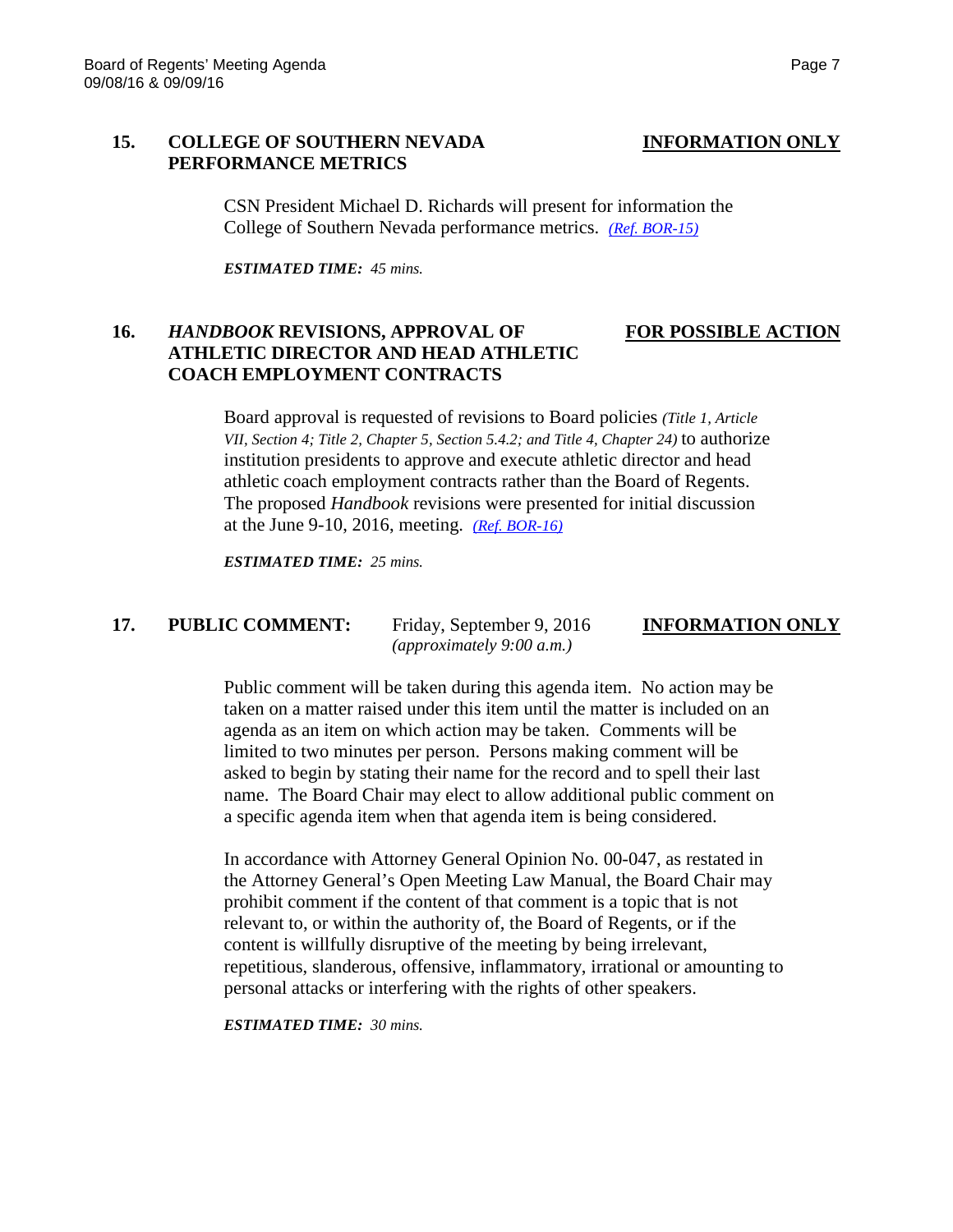## **18. CODE REVISION, APPOINTMENT OF PROVOSTS FOR POSSIBLE ACTION**

Vice Chancellor for Legal Affairs Brooke Nielsen requests approval of an amendment to NSHE Code *(Title 2, Chapter 1, Section 1.6.1, new subsection c)* to make the appointment of provosts subject to the same requirements as the appointment of vice presidents. The amendment would require Chancellor approval of the appointment of provosts and, in addition, the Chancellor must consult with the Board Chair regarding the appointment of provosts only. NSHE Code, Section 1.6.1(b), currently requires Chancellor approval of the hiring of vice presidents who report directly to the president. The proposed Code amendment was presented for initial discussion at the June 9-10, 2016, meeting. *[\(Ref. BOR-18\)](http://system.nevada.edu/tasks/sites/Nshe/assets/File/BoardOfRegents/Agendas/2016/sept-mtgs/bor-refs/BOR-18.pdf)*

*ESTIMATED TIME: 15 mins.*

## **19.** *HANDBOOK* **REVISION, STANDING FOR POSSIBLE ACTION COMMITTEES OF THE BOARD**

Vice Chancellor for Legal Affairs Brooke Nielsen requests approval of an amendment to the Board of Regents' Bylaws *(Article VI, Section 3, new subsection h)* to make the ad hoc Committee on Athletics a standing committee of the Board. The proposed Bylaw amendment was presented for initial discussion at the June 9-10, 2016, meeting. *[\(Ref. BOR-19\)](http://system.nevada.edu/tasks/sites/Nshe/assets/File/BoardOfRegents/Agendas/2016/sept-mtgs/bor-refs/BOR-19.pdf)*

*ESTIMATED TIME: 10 mins.*

## **COMMUNITY COLLEGE ITEMS**

## **20. GREAT BASIN COLLEGE INFORMATION ONLY PERFORMANCE METRICS**

GBC President Mark A. Curtis will present for information the Great Basin College performance metrics. *[\(Ref. BOR-20\)](http://system.nevada.edu/tasks/sites/Nshe/assets/File/BoardOfRegents/Agendas/2016/sept-mtgs/bor-refs/BOR-20.pdf)*

*ESTIMATED TIME: 45 mins.*

### 21. **PHYSICAL MASTER PLANS, CSN FOR POSSIBLE ACTION**

CSN President Michael D. Richards requests approval of the CSN physical master plans for use as a guide for capital facilities and improvements. *[\(Ref. BOR-21\)](http://system.nevada.edu/tasks/sites/Nshe/assets/File/BoardOfRegents/Agendas/2016/sept-mtgs/bor-refs/BOR-21.pdf)*

*ESTIMATED TIME: 30 mins.*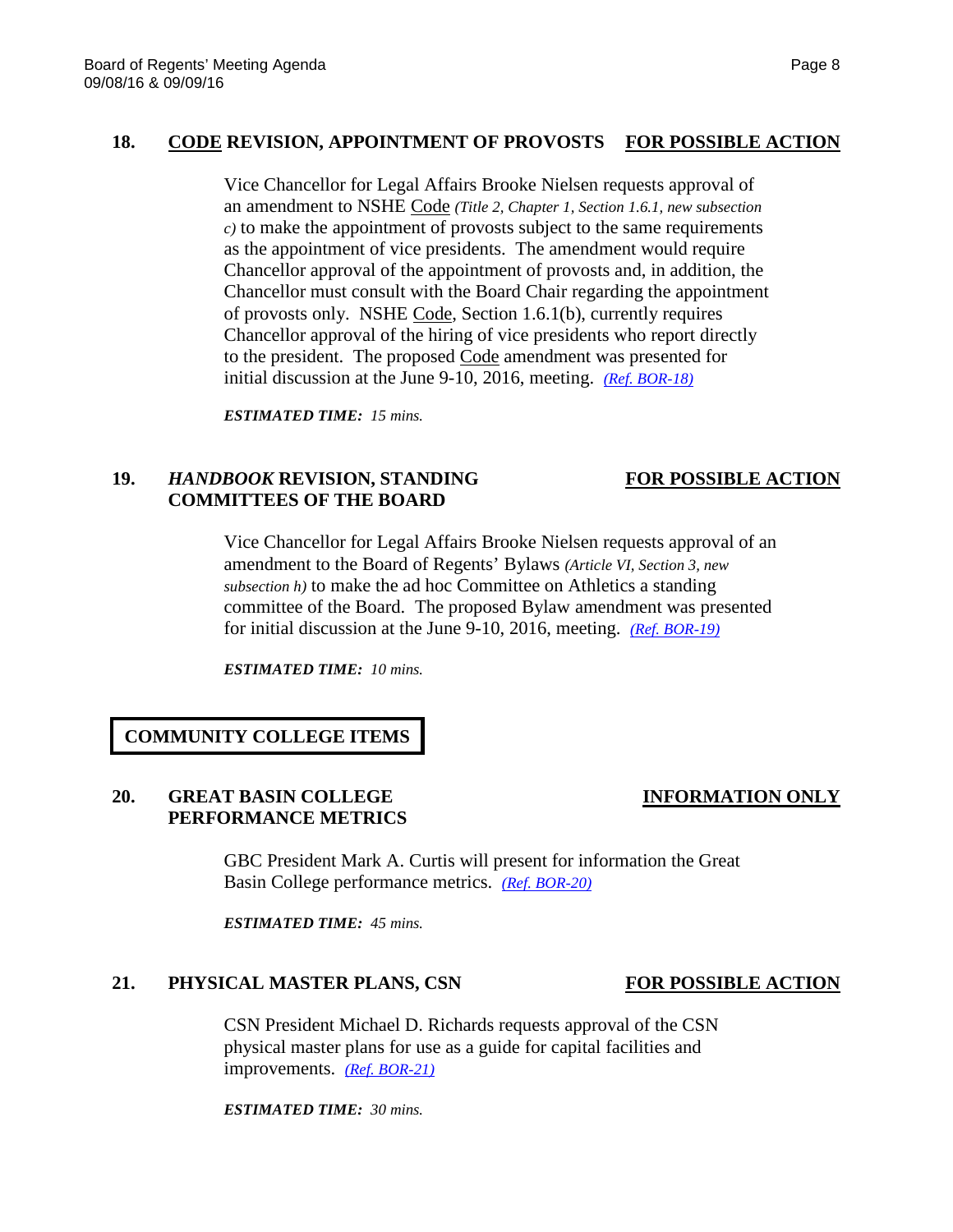## **22. HEALTH SCIENCES SYSTEM RETROSPECTIVE INFORMATION ONLY**

The Chancellor and the Chair of the Health Sciences System Committee will review the accomplishments of the Health Sciences System of the NSHE. Emeritus Vice Chancellor for Health Sciences Marcia Turner will participate in the retrospective. *[\(Ref. BOR-22\)](http://system.nevada.edu/tasks/sites/Nshe/assets/File/BoardOfRegents/Agendas/2016/sept-mtgs/bor-refs/BOR-22.pdf)*

*ESTIMATED TIME: 20 mins.*

# **COMMITTEE REPORTS**

## *ESTIMATED TIME: 20 mins.*

*NOTE: Please refer to the specific committee agenda for complete reference materials and/or reports.*

## 23. AD HOC DRI PRESIDENT SEARCH FOR POSSIBLE ACTION **COMMITTEE**

Chair Jason Geddes will present for Board approval a report on the ad hoc DRI President Search Committee meetings held on June 1, 2016, and August 17, 2016, and Board action may be requested on the following:

 $\triangleright$  Minutes: The Committee considered for approval the minutes from the June 1, 2016, meeting. *[\(Ref. DRI PSC-2\)](http://system.nevada.edu/tasks/sites/Nshe/assets/File/BoardOfRegents/Agendas/2016/aug-mtgs/dri-psc/DRI%20PSC-2.pdf)*

## **24. AD HOC COMMITTEE ON ATHLETICS FOR POSSIBLE ACTION**

Co-Chairs Jason Geddes and Kevin J. Page will present for Board approval a report on the ad hoc Committee on Athletics meeting held on September 1, 2016, and Board action may be requested on the following:

- $\triangleright$  Minutes: The Committee considered for approval the minutes from the June 2, 2016, meeting. *[\(Ref. COA-2\)](http://system.nevada.edu/tasks/sites/Nshe/assets/File/BoardOfRegents/Agendas/2016/sept-mtgs/athl-refs/COA-2.pdf)*
- Football/Basketball Head Coach and Athletic Director Contract Templates, Checklist and Guidelines: The Committee reviewed, discussed and considered for approval: 1) the proposed revisions to the Football and Basketball Head Coach Contract Template, Checklist and Guidelines and 2) the Athletic Director Contract Template. *[\(Refs. COA-3a,](http://system.nevada.edu/tasks/sites/Nshe/assets/File/BoardOfRegents/Agendas/2016/sept-mtgs/athl-refs/COA-3a.pdf) [COA-3b,](http://system.nevada.edu/tasks/sites/Nshe/assets/File/BoardOfRegents/Agendas/2016/sept-mtgs/athl-refs/COA-3b.pdf) [COA-3c,](http://system.nevada.edu/tasks/sites/Nshe/assets/File/BoardOfRegents/Agendas/2016/sept-mtgs/athl-refs/COA-3c.pdf) [COA-3d](http://system.nevada.edu/tasks/sites/Nshe/assets/File/BoardOfRegents/Agendas/2016/sept-mtgs/athl-refs/COA-3d.pdf) an[d COA-3e\)](http://system.nevada.edu/tasks/sites/Nshe/assets/File/BoardOfRegents/Agendas/2016/sept-mtgs/athl-refs/COA-3e.pdf)*
- Athletic Department Annual Reports: The Committee reviewed and discussed the athletic department annual reports submitted by CSN, UNR and UNLV pursuant to Board policy *(Title 4, Chapter 24, Section 1, Subsection 9)* and may take any action related to the reports that the Committee deems necessary, including approving, denying or directing that revisions be made to the reports. *[\(Refs. COA-5a,](http://system.nevada.edu/tasks/sites/Nshe/assets/File/BoardOfRegents/Agendas/2016/sept-mtgs/athl-refs/COA-5a.pdf) [COA-5b,](http://system.nevada.edu/tasks/sites/Nshe/assets/File/BoardOfRegents/Agendas/2016/sept-mtgs/athl-refs/COA-5b.pdf) [COA-5c](http://system.nevada.edu/tasks/sites/Nshe/assets/File/BoardOfRegents/Agendas/2016/sept-mtgs/athl-refs/COA-5c.pdf) and [COA-5d\)](http://system.nevada.edu/tasks/sites/Nshe/assets/File/BoardOfRegents/Agendas/2016/sept-mtgs/athl-refs/COA-5d.pdf)*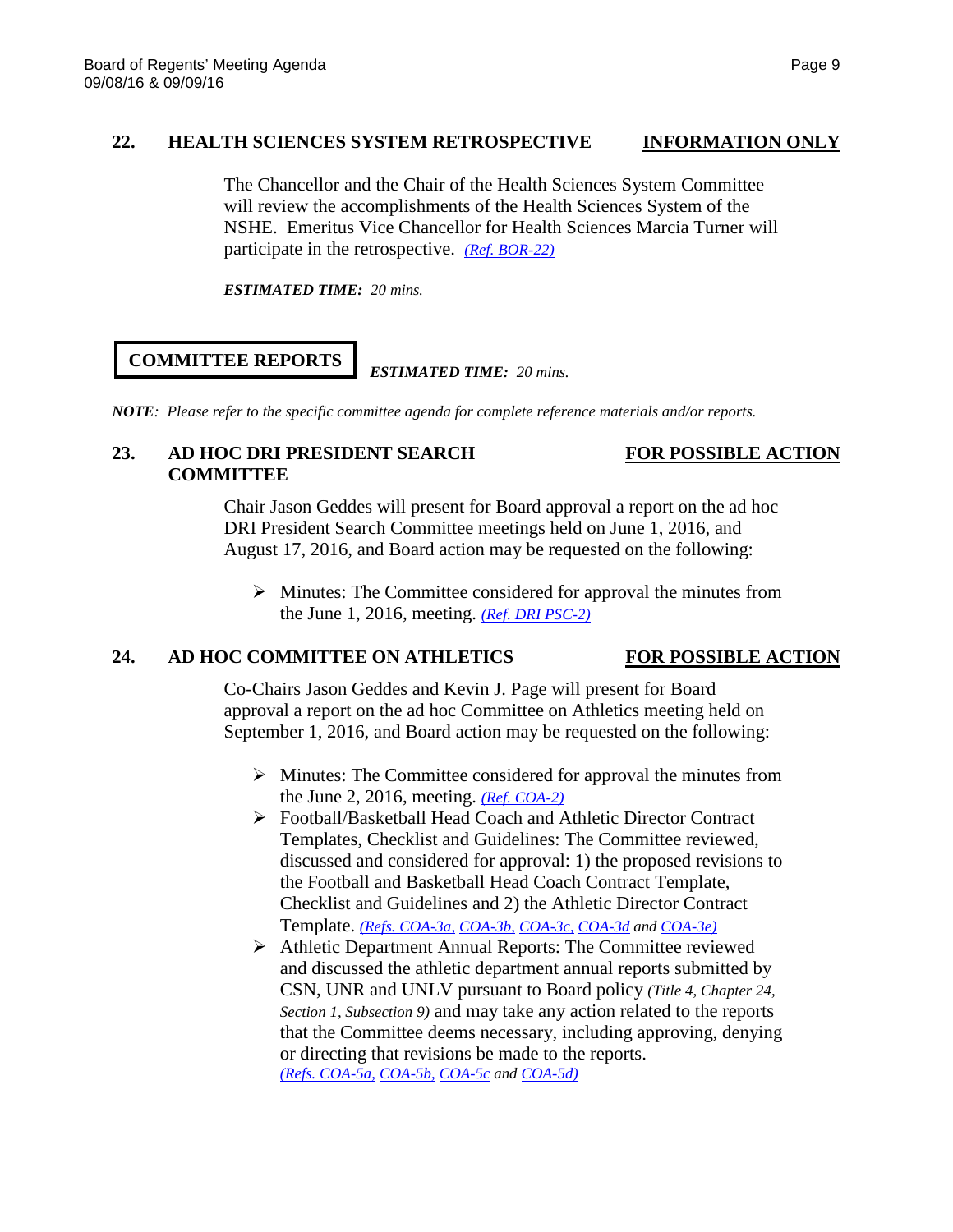## **25. ACADEMIC, RESEARCH AND STUDENT FOR POSSIBLE ACTION AFFAIRS COMMITTEE**

Chair Jason Geddes will present for Board approval a report on the Academic, Research and Student Affairs Committee meeting held on September 8, 2016, and Board action may be requested on the following:

- $\triangleright$  Minutes: The Committee considered for approval the minutes from the June 9, 2016, meeting. *[\(Ref. ARSA-2a\)](http://system.nevada.edu/tasks/sites/Nshe/assets/File/BoardOfRegents/Agendas/2016/sept-mtgs/arsa-refs/ARSA-2a.pdf)*
- UNLV-Program Elimination, BS/BA in Environmental Studies: The Committee considered for approval the elimination of the Bachelor of Science and Bachelor of Arts in Environmental Studies at UNLV. Relevant courses for these programs are being subsumed into the existing Bachelor of Science in Public Administration, and the curriculum for that degree is being updated. *[\(Ref. ARSA-2b\)](http://system.nevada.edu/tasks/sites/Nshe/assets/File/BoardOfRegents/Agendas/2016/sept-mtgs/arsa-refs/ARSA-2b.pdf)*
- UNLV-Program Deactivation, PhD in Workforce Development and Organizational Leadership: The Committee considered for approval the deactivation of the Doctor of Philosophy in Workforce Development and Organizational Leadership at UNLV. With the evolution in the field of organizational leadership, the existing degree and community needs are not aligned. *[\(Ref. ARSA-2c\)](http://system.nevada.edu/tasks/sites/Nshe/assets/File/BoardOfRegents/Agendas/2016/sept-mtgs/arsa-refs/ARSA-2c.pdf)*
- UNLV-Organizational Unit Elimination, Center for Education Policy Studies: The Committee considered for approval the elimination of the Center for Education Policy Studies at UNLV. The Center is no longer funded and has not been operational since the retirement of its director. *[\(Ref. ARSA-2d\)](http://system.nevada.edu/tasks/sites/Nshe/assets/File/BoardOfRegents/Agendas/2016/sept-mtgs/arsa-refs/ARSA-2d.pdf)*
- UNLV-New Organizational Unit, Center for Migration, Demography and Population Studies: The Committee considered for approval a new Center for Migration, Demography and Population Studies at UNLV. *[\(Ref. ARSA-2e\)](http://system.nevada.edu/tasks/sites/Nshe/assets/File/BoardOfRegents/Agendas/2016/sept-mtgs/arsa-refs/ARSA-2e.pdf)*
- UNR-Program Deactivation, MS in Secondary Education: The Committee considered for approval the deactivation of the Master of Science in Secondary Education at UNR due to low enrollment in the program. *[\(Ref. ARSA-2f\)](http://system.nevada.edu/tasks/sites/Nshe/assets/File/BoardOfRegents/Agendas/2016/sept-mtgs/arsa-refs/ARSA-2f.pdf)*
- UNR-Organizational Unit Change, Orvis School of Nursing: The Committee considered for approval changing the Orvis School of Nursing at UNR from an academic unit within the Division of Health Sciences to a free-standing academic program. *[\(Ref. ARSA-2g\)](http://system.nevada.edu/tasks/sites/Nshe/assets/File/BoardOfRegents/Agendas/2016/sept-mtgs/arsa-refs/ARSA-2g.pdf)*
- UNR-New Organizational Unit, Nevada Institute for Sustainability: The Committee considered for approval the creation of the Nevada Institute for Sustainability at UNR. *[\(Ref. ARSA-2h\)](http://system.nevada.edu/tasks/sites/Nshe/assets/File/BoardOfRegents/Agendas/2016/sept-mtgs/arsa-refs/ARSA-2h.pdf)*
- CSN-Academic Master Plan Revision: The Committee considered for approval a revision to CSN's Academic Master Plan to include among its planned programs an Associate of Applied Science in Facility Maintenance and Manufacturing. *[\(Ref. ARSA-2i\)](http://system.nevada.edu/tasks/sites/Nshe/assets/File/BoardOfRegents/Agendas/2016/sept-mtgs/arsa-refs/ARSA-2i.pdf)*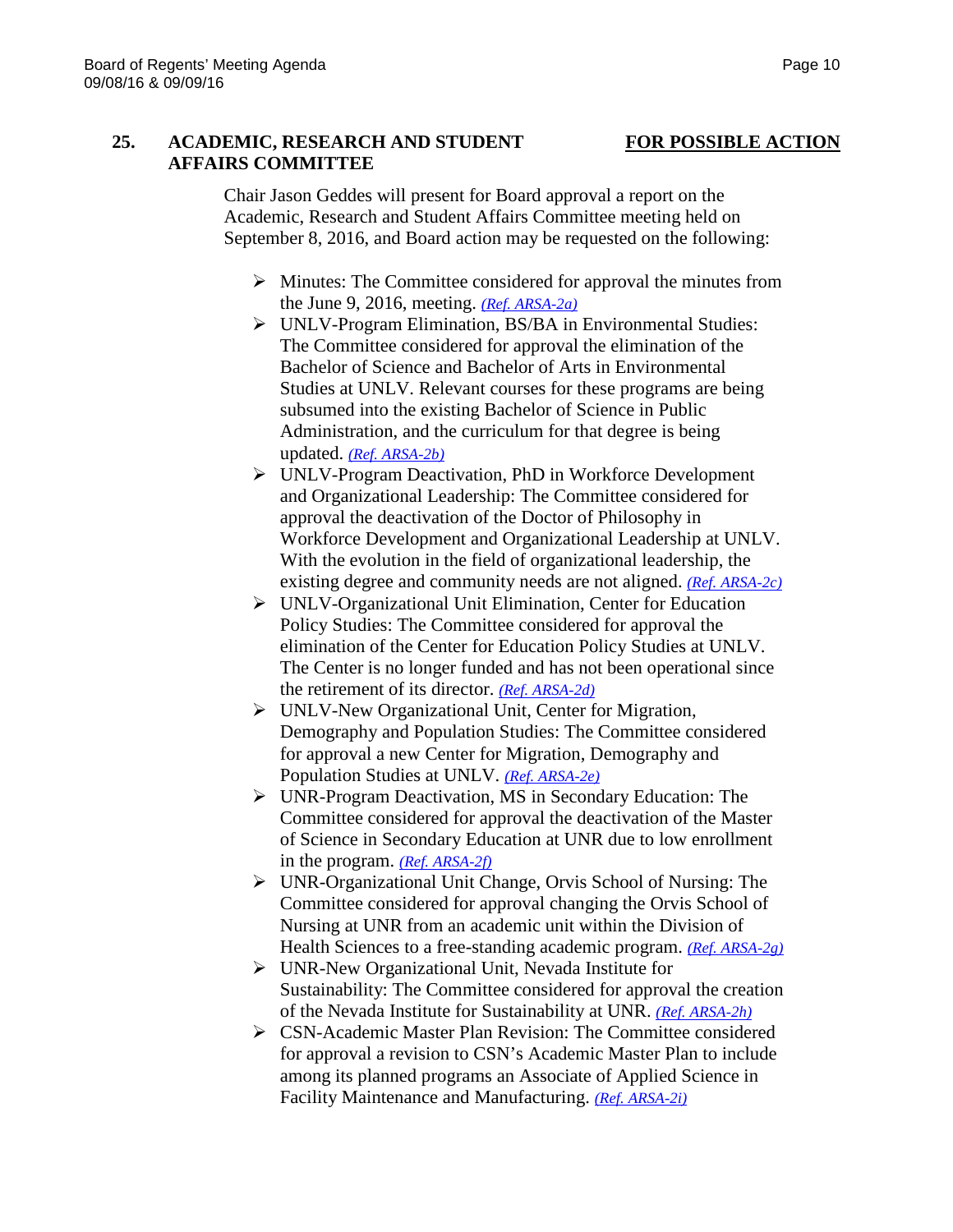## **25. ACADEMIC, RESEARCH AND STUDENT FOR POSSIBLE ACTION AFFAIRS COMMITTEE –** *(continued)*

- **TMCC-Academic Master Plan Revision: The Committee** considered for approval a revision to TMCC's Academic Master Plan to include among its planned programs an Associate of Applied Science in Construction and Design. *[\(Ref. ARSA-2j\)](http://system.nevada.edu/tasks/sites/Nshe/assets/File/BoardOfRegents/Agendas/2016/sept-mtgs/arsa-refs/ARSA-2j.pdf)*
- *Handbook* Revision, SAT Concordance Scores: The Committee considered for approval a revision to Board policy concerning the concordant SAT scores for the SAT tests administered in March 2016 and later. The College Board recently redesigned its SAT Suite of Assessments, which includes the SAT. The proposed revision will include concordant scores for the new SAT where such scores are currently utilized in Board policy, including for placement into gateway English and mathematics courses *(Title 4, Chapter 16, Section 1)*, university admissions *(Title 4, Chapter 16, Section 4)*, and eligibility for the Millennium Scholarship *(Title 4, Chapter 18, Sections 9.2.1, 9.3.1, and 9.4)*. *(Ref. [ARSA-2k\)](http://system.nevada.edu/tasks/sites/Nshe/assets/File/BoardOfRegents/Agendas/2016/sept-mtgs/arsa-refs/ARSA-2k.pdf)*
- *Handbook* Revision, Catalog Selection for Graduation Requirements: The Committee considered for approval a revision to Board policy governing the catalogs under which a student may elect to graduate from a university or the state college. Currently, this policy allows case-by-case exceptions for transfer students. The revision expands the authorization to make exceptions on a case-bycase basis to all students instead of limiting such exceptions to transfer students *(Title 4, Chapter 16, Sections 17 and 37)*. *(Ref. [ARSA-2l\)](http://system.nevada.edu/tasks/sites/Nshe/assets/File/BoardOfRegents/Agendas/2016/sept-mtgs/arsa-refs/ARSA-2l.pdf)*
- *Handbook* Revision, Contracts for Instructional Materials: The Committee considered for approval a revision to Board policy authorizing the institutions to negotiate and enter into contracts with publishers, bookstores, and/or similar providers and vendors to allow instructional materials to be offered to students at a reduced cost. While the institutions currently may enter into such agreements, such authorization is not explicitly stated in the Board's *Handbook*. Including the language within the Board's policy governing instructional materials *(Title 4, Chapter 14, Section 29)* will make clear that such transactions are permissible and supported by the Board. *(Ref. [ARSA-2m\)](http://system.nevada.edu/tasks/sites/Nshe/assets/File/BoardOfRegents/Agendas/2016/sept-mtgs/arsa-refs/ARSA-2m.pdf)*
- UNR-Program Proposal, Ph.D. in Mathematics: The Committee considered for approval a Doctor of Philosophy in Mathematics at UNR. *[\(Ref. ARSA-3\)](http://system.nevada.edu/tasks/sites/Nshe/assets/File/BoardOfRegents/Agendas/2016/sept-mtgs/arsa-refs/ARSA-3.pdf)*
- UNR-Program Proposal, Ph.D. in Statistics and Data Science: The Committee considered for approval a Doctor of Philosophy in Statistics and Data Science at UNR. *[\(Ref. ARSA-4\)](http://system.nevada.edu/tasks/sites/Nshe/assets/File/BoardOfRegents/Agendas/2016/sept-mtgs/arsa-refs/ARSA-4.pdf)*
- UNR-Program Proposal, BA in Dance: The Committee considered for approval a Bachelor of Arts in Dance at UNR. *[\(Ref. ARSA-5\)](http://system.nevada.edu/tasks/sites/Nshe/assets/File/BoardOfRegents/Agendas/2016/sept-mtgs/arsa-refs/ARSA-5.pdf)*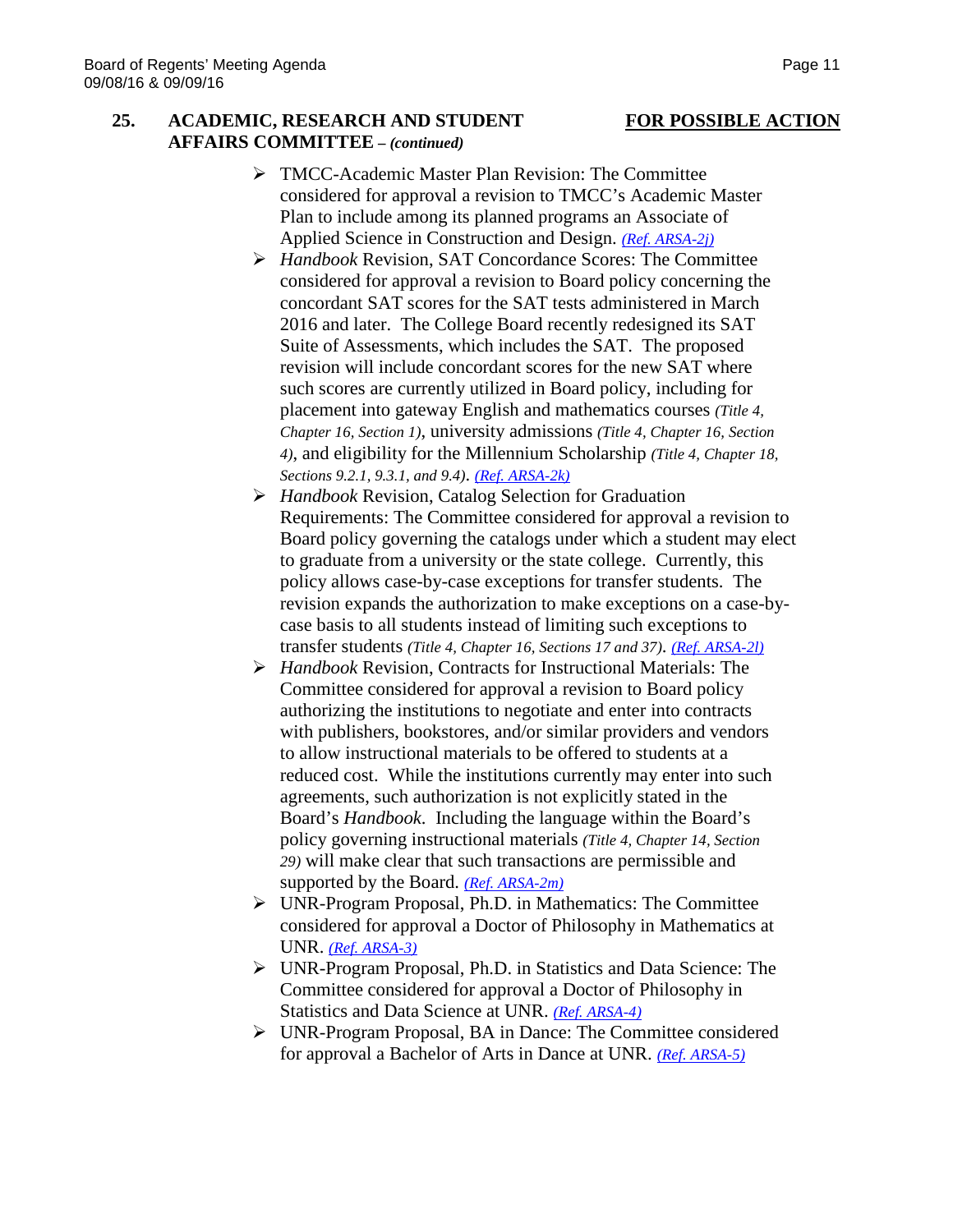### **25. ACADEMIC, RESEARCH AND STUDENT FOR POSSIBLE ACTION AFFAIRS COMMITTEE –** *(continued)*

- UNR-Organizational Unit Change, College of Agriculture, Biotechnology and Natural Resources: The Committee considered for approval the consolidation of the College of Agriculture, Biotechnology and Natural Resources (CABNR), the Nevada Agricultural Experiment Station and the University of Nevada Cooperative Extension at UNR into one administrative structure reporting to the Dean of CABNR. *[\(Ref. ARSA-6\)](http://system.nevada.edu/tasks/sites/Nshe/assets/File/BoardOfRegents/Agendas/2016/sept-mtgs/arsa-refs/ARSA-6.pdf)*
- CSN-Program Proposal, AAS in Facility Maintenance and Manufacturing: The Committee considered for approval an Associate of Applied Science in Facility Maintenance and Manufacturing at CSN. *[\(Ref. ARSA-7\)](http://system.nevada.edu/tasks/sites/Nshe/assets/File/BoardOfRegents/Agendas/2016/sept-mtgs/arsa-refs/ARSA-7.pdf)*
- TMCC-Program Proposal, AAS in Construction and Design: The Committee considered for approval an Associate of Applied Science in Construction and Design at TMCC. *[\(Ref. ARSA-8\)](http://system.nevada.edu/tasks/sites/Nshe/assets/File/BoardOfRegents/Agendas/2016/sept-mtgs/arsa-refs/ARSA-8.pdf)*
- *Handbook* Revision, Dual and Early Enrollment for High School Students: The Committee considered for approval a revision to Board policy concerning early and dual enrollment of high school students *(Title 4, Chapter 16, Sections 2, 8, and 28, and Title 4, Chapter 17, Section 12)*. Specifically, the proposed revision asserts the NSHE's commitment to working with the secondary education community to help prepare students for post-secondary education and the workforce, including providing opportunities for earning college-level credit while in high school. The revisions broaden existing authority so that institutions may offer programs and courses, including distance education courses, to high school students at a reduced registration fee that still covers the costs of the course or program. The revisions also define various terms, including high school student, dual enrollment and early enrollment. In addition, a report on the dual enrollment programs currently offered by NSHE institutions will be presented. *[\(Ref. ARSA-10\)](http://system.nevada.edu/tasks/sites/Nshe/assets/File/BoardOfRegents/Agendas/2016/sept-mtgs/arsa-refs/ARSA-10.pdf)*
- *Handbook* Revision, Unmanned Aircraft Systems: The Committee considered for approval revisions to Board policy governing unmanned aircraft systems (UAS) *(Title 4, Chapter 1, new Section 34)*. Specifically, the proposed policy requires compliance with federal and state laws, and any other locally applicable laws or regulations regarding UAS. Board policy and procedures subsequently adopted by the institutions would further define the requirements for the use and operation of UAS on campuses by faculty, staff and students, including registration/approval of UAS vehicles on campus; restrictions on UAS flights over sporting and other outdoor events; use for research; and third-party requests for flights over campus, as well as flexibility to address other operations of UAS as necessary. In addition, the proposed provisions include sanctions for violations of Board policy and specify that fines or damages incurred by individuals, institutional departments or units that do not comply with the policy will not be paid by the NSHE and will be the responsibility of those persons involved. *[\(Ref. ARSA-11\)](http://system.nevada.edu/tasks/sites/Nshe/assets/File/BoardOfRegents/Agendas/2016/sept-mtgs/arsa-refs/ARSA-11.pdf)*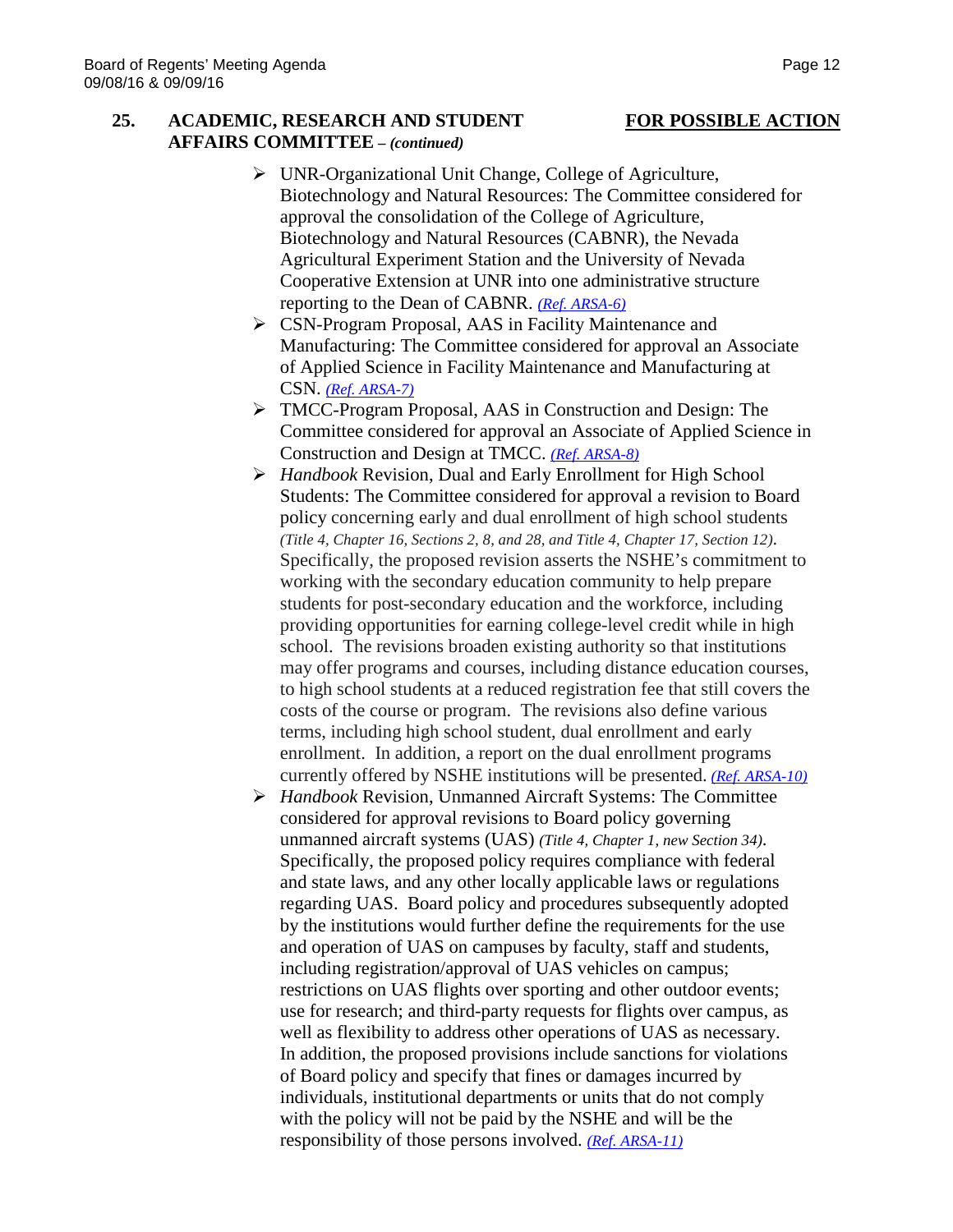## **25. ACADEMIC, RESEARCH AND STUDENT FOR POSSIBLE ACTION AFFAIRS COMMITTEE –** *(continued)*

- *Handbook* Revision, NSHE Internal Transcript Exchanges: The Committee considered for approval a revision to Board policy eliminating the fees associated with electronic transcript exchanges between NSHE institutions *(Title 4, Chapter 17, Section 21 and new Section 22)*. The proposed revisions prohibit institutions from charging students a fee for electronic transfers of transcript data between NSHE institutions and further authorize institutions to establish protocols for the exchange of electronic transcript data for the purpose of facilitating transfer admission, reverse transfer, supplemental enrollment evaluation, graduation and similar activities, provided student consent is obtained in compliance with FERPA and *Nevada Revised Statutes* 396.535. *[\(Ref. ARSA-12\)](http://system.nevada.edu/tasks/sites/Nshe/assets/File/BoardOfRegents/Agendas/2016/sept-mtgs/arsa-refs/ARSA-12.pdf)*
- *Handbook* and *Procedures and Guidelines Manual* Revisions, Registered Offenders: The Committee considered for approval a policy concerning registered offenders *(Title 4, Chapter 1, new Section 34)*. Specifically, the policy establishes the NSHE's commitment to promoting a safe and secure environment at all of its institutions and requires institutions to comply with federal and state law and policies set forth by the Board of Regents governing registered offenders, who are defined to include any individual required to register as a sex offender or an offender convicted of a crime against a child. Based on the nature of the offense and risk level of the registered offender, the policy authorizes institutions to deny admission, revoke admission, limit enrollment and/or restrict the activities of a student, employee or other individuals on the campus who are registered offenders. The policy also requires each president to develop procedures governing these activities and requires registered offenders to self-identify to the institution. Related policy revisions are included under Title 4, Chapter 1, Section 12, to require presidents to designate institutional representatives to coordinate with law enforcement agencies. Finally, the revisions delete related provisions under Chapter 4, Section 12 of the *Procedures and Guidelines Manual*, which are now outdated. *[\(Ref. ARSA-13\)](http://system.nevada.edu/tasks/sites/Nshe/assets/File/BoardOfRegents/Agendas/2016/sept-mtgs/arsa-refs/ARSA-13.pdf)*
- *Handbook* and *Procedures and Guidelines Manual* Revisions, Elimination of Geographic Service Areas: The Committee considered for approval a revision to Board policy eliminating the geographic service areas defined under the Board's policy governing distance education and references to service areas in other areas of Board policy, along with making related technical changes *(Title 4, Chapter 14, Sections 2, 3, 4 and 13; Title 4, Chapter 16, Sections 13, 22 and 33; and Title 4, Chapter 17, Section 17 of the Handbook, and Chapter 2, Section 2 and Chapter 17, Sections 1 and 2 of the Procedures and Guidelines Manual)*. *[\(Ref. ARSA-14\)](http://system.nevada.edu/tasks/sites/Nshe/assets/File/BoardOfRegents/Agendas/2016/sept-mtgs/arsa-refs/ARSA-14.pdf)*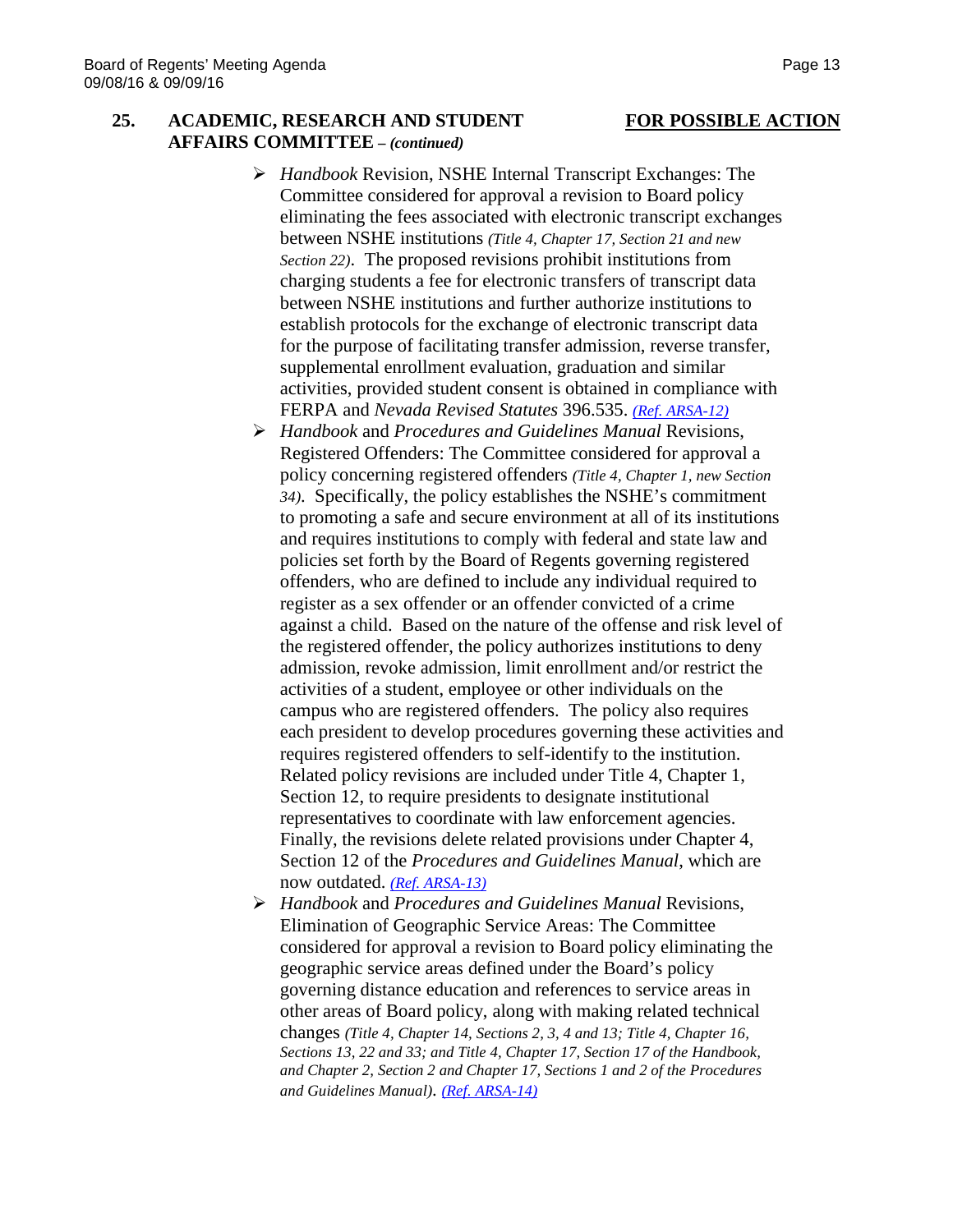### **26. BUSINESS, FINANCE AND FACILITIES FOR POSSIBLE ACTION COMMITTEE**

Chair Kevin J. Page will present for Board approval a report on the Business, Finance and Facilities Committee meeting held on September 8, 2016, and Board action may be requested on the following:

- $\triangleright$  Minutes: The Committee considered for approval the minutes from the June 9, 2016, meeting. *[\(Ref. BFF-2a\)](http://system.nevada.edu/tasks/sites/Nshe/assets/File/BoardOfRegents/Agendas/2016/sept-mtgs/bff-refs/BFF-2a.pdf)*
- Fourth Quarter Fiscal Year 2015-2016 Budget Transfers, State Supported or Self-Supported Operating Budgets: The Committee considered for approval acceptance of the report of the Fourth Quarter Fiscal Year 2015-2016 Budget Transfers of State Supported or Self-Supported Operating Budget Funds between Functions. *[\(Refs. BFF-2b1](http://system.nevada.edu/tasks/sites/Nshe/assets/File/BoardOfRegents/Agendas/2016/sept-mtgs/bff-refs/BFF-2b(1).pdf) an[d BFF-2b2\)](http://system.nevada.edu/tasks/sites/Nshe/assets/File/BoardOfRegents/Agendas/2016/sept-mtgs/bff-refs/BFF-2b(2).pdf)*
- Fiscal Year 2015-2016 Transfers of Non-State Budget Expenditures to State Budgets After May 1, 2015: The Committee considered for approval acceptance of the report of transfers of expenses from nonstate budgets to state budgets that occurred after May 1, 2015, for Fiscal Year 2015-2016. *[\(Refs. BFF-2c1](http://system.nevada.edu/tasks/sites/Nshe/assets/File/BoardOfRegents/Agendas/2016/sept-mtgs/bff-refs/BFF-2c(1).pdf) an[d BFF-2c2\)](http://system.nevada.edu/tasks/sites/Nshe/assets/File/BoardOfRegents/Agendas/2016/sept-mtgs/bff-refs/BFF-2c(2).pdf)*
- Summary of Board of Regents Approved Issuance of Bonds in 2016: The Committee considered for approval acceptance of the report summarizing the issuance of University Revenue Bonds for projects at UNR and UNLV. *[\(Ref. BFF-2d\)](http://system.nevada.edu/tasks/sites/Nshe/assets/File/BoardOfRegents/Agendas/2016/sept-mtgs/bff-refs/BFF-2d.pdf)*
- Clark County Land Dedication for Tropicana Project, UNLV: The Committee considered for approval UNLV's request for two land dedications to Clark County totaling 2,457 gross square feet for construction of a bus turnout and right turn lane extension located at the UNLV Paradise Campus. The Committee also considered granting authority to the Chancellor to execute two Temporary Construction Easements with Clark County and one utility easement with the Las Vegas Valley Water District, and any other ancillary documents including, but not limited to, all required agreements, conveyances, easements and rights-of-way deemed necessary and appropriate to implement the project, with approval from the Vice Chancellor for Legal Affairs. *[\(Ref. BFF-2e\)](http://system.nevada.edu/tasks/sites/Nshe/assets/File/BoardOfRegents/Agendas/2016/sept-mtgs/bff-refs/BFF-2e.pdf)*
- Fiscal Year 2016-2017 NSHE State Supported Operating Budget: The Committee considered for approval the Fiscal Year 2016-2017 NSHE State Supported Operating Budget. *[\(Refs. BFF-3a](http://system.nevada.edu/tasks/sites/Nshe/assets/File/BoardOfRegents/Agendas/2016/sept-mtgs/bff-refs/BFF-3a.pdf) an[d BFF-3b\)](http://system.nevada.edu/tasks/sites/Nshe/assets/File/BoardOfRegents/Agendas/2016/sept-mtgs/bff-refs/BFF-3b.pdf)*
- Fiscal Year 2016-2017 NSHE Self-Supporting Budget: The Committee considered for approval the Fiscal Year 2016-2017 NSHE Self-Supporting Budget. *[\(Refs. BFF-4a](http://system.nevada.edu/tasks/sites/Nshe/assets/File/BoardOfRegents/Agendas/2016/sept-mtgs/bff-refs/BFF-4a.pdf) and [BFF-4b\)](http://system.nevada.edu/tasks/sites/Nshe/assets/File/BoardOfRegents/Agendas/2016/sept-mtgs/bff-refs/BFF-4b.pdf)*
- ▶ Bond Resolution-University Gateway Project Purchase, UNLV: The Committee considered for approval UNLV's request for a Resolution authorizing revenue bond financing in an amount not to exceed \$14,800,000 and use of Parking Services self-supporting revenues to pay the debt service on the project financing. *[\(Ref. BFF-7\)](http://system.nevada.edu/tasks/sites/Nshe/assets/File/BoardOfRegents/Agendas/2016/sept-mtgs/bff-refs/BFF-7.pdf)*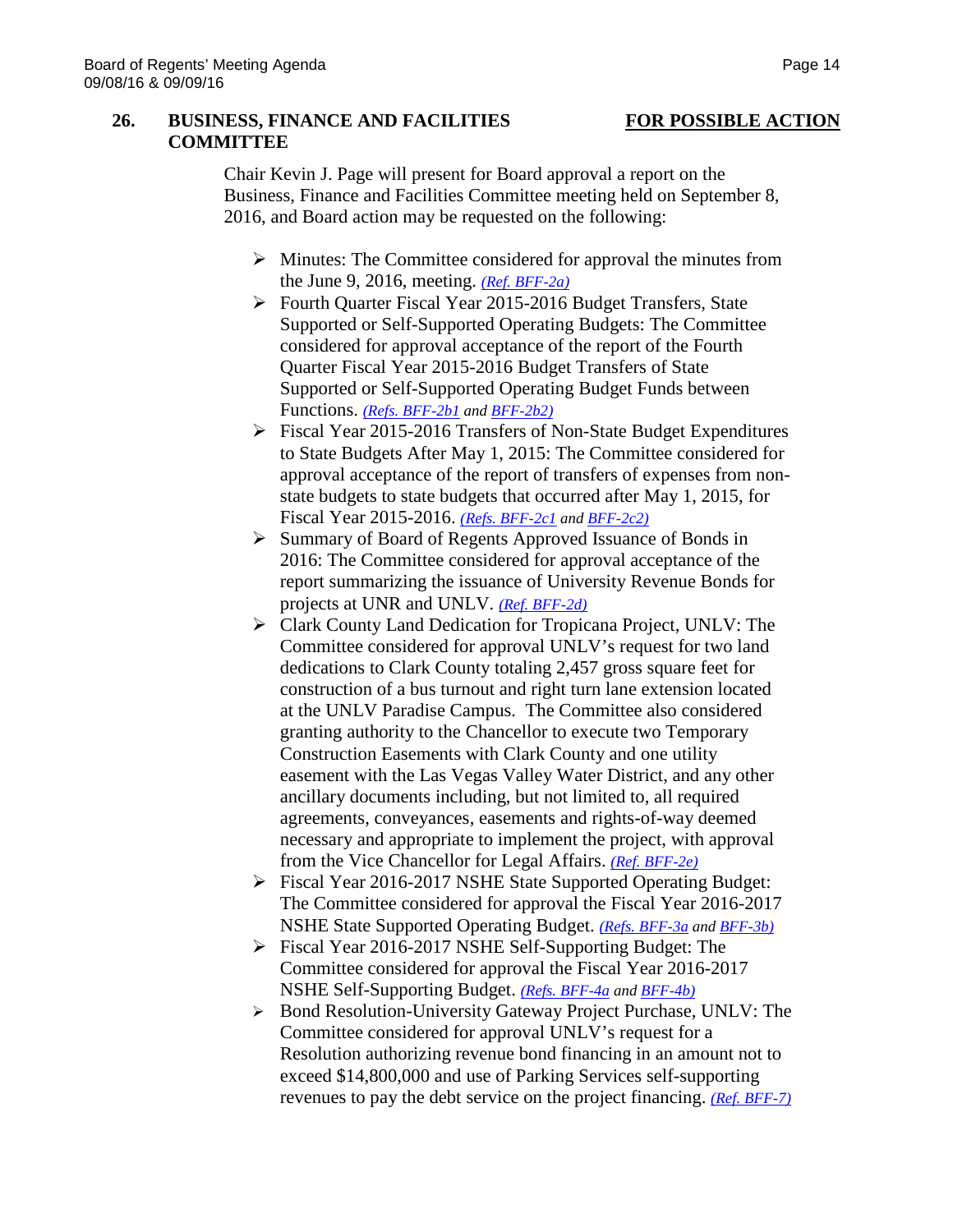## **26. BUSINESS, FINANCE AND FACILITIES FOR POSSIBLE ACTION COMMITTEE –** *(continued)*

- Clear Channel Long-Term Ground Lease at 42-Acre Tropicana Site, UNLV: The Committee considered for approval UNLV's request: 1) to enter into a ten year long-term ground lease with Clear Channel Outdoor, Inc. for two existing billboards located on the 42-acre parcel that will be converted from static to digital format, and 2) that the Chancellor be authorized to approve and execute any ancillary documents necessary to the implementation of the lease provided all such documents are approved as to form by the Vice Chancellor for Legal Affairs. The Committee also considered for approval granting authority to UNLV's Senior Vice President for Finance and Business to approve and finalize Exhibit C of the lease in order to conform the description of the Premises following conversion of the billboards to digital format. *[\(Ref. BFF-9\)](http://system.nevada.edu/tasks/sites/Nshe/assets/File/BoardOfRegents/Agendas/2016/sept-mtgs/bff-refs/BFF-9.pdf)*
- $\triangleright$  Pre-Approval for the Sale of Real Property and Delegation of Authority Resolution, UNR: The Board currently holds a 50 percent interest in 121 acres of mountainside property known as APN# 021-030-10. Hillside Holdings, LLC owns the remaining 50 percent interest in the property. The property is steep and difficult to develop with little commercial value. The Committee considered for approval UNR's request to: 1) pre-approve the sale of the Board's 50 percent interest in 44 of the 121 acres to Hillside Holdings and Inland Capital Management for the appraised value of \$150,175, and 2) take 100 percent ownership in 77 of the 121 acres, which will serve as a buffer to UNR's Main Field Station Laboratory. The Committee also considered for approval authorizing the Chancellor or his designee to approve and execute any and all documents necessary to effectuate this transaction provided that all such documents are approved as to form by the Vice Chancellor for Legal Affairs. *[\(Ref. BFF-10\)](http://system.nevada.edu/tasks/sites/Nshe/assets/File/BoardOfRegents/Agendas/2016/sept-mtgs/bff-refs/BFF-10.pdf)*
- Master Wireless Network Agreement and Ground Lease, UNR: The Committee considered for approval UNR's request to: 1) approve the Master Wireless Network Agreement and Ground Lease with Concourse Communications Group, LLC , and 2) authorize President Johnson or his designee to approve and execute individual site leases for antenna, head-end and other infrastructure related to the wireless network consistent with the Form of Site Lease attached as Exhibit C to the Master Wireless Network Agreement and Ground Lease. *[\(Ref. BFF-11\)](http://system.nevada.edu/tasks/sites/Nshe/assets/File/BoardOfRegents/Agendas/2016/sept-mtgs/bff-refs/BFF-11.pdf)*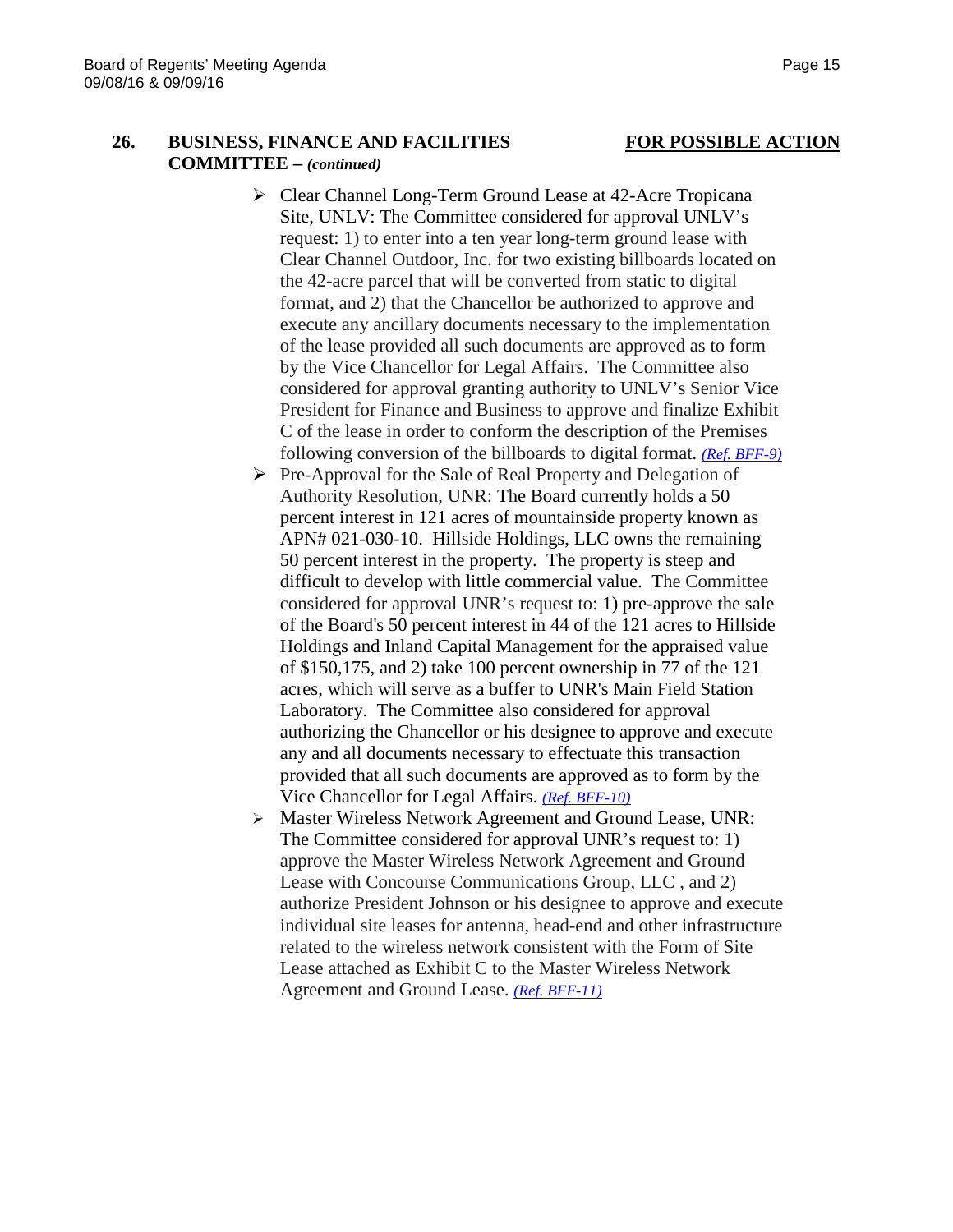## **26. BUSINESS, FINANCE AND FACILITIES FOR POSSIBLE ACTION COMMITTEE –** *(continued)*

 $\triangleright$  Conveyance of 274 Acres in Nye County from the Bureau of Land Management for the Pahrump Campus of Great Basin College: The Committee considered for approval GBC's request to: 1) accept the conveyance of 274.4 acres in Nye County from the BLM for the benefit of Great Basin College; 2) authorize the Chancellor to accept and record the patent upon the terms and conditions described in the Memorandum of Conveyance; and 3) authorize the Chancellor to execute the Memorandum of Agreement with the BLM related to the property. The Committee also considered for approval authorizing the Chancellor to accept any ancillary documents necessary to effectuate the conveyance of the property on form approved by the Vice Chancellor for Legal Affairs. *[\(Ref. BFF-12\)](http://system.nevada.edu/tasks/sites/Nshe/assets/File/BoardOfRegents/Agendas/2016/sept-mtgs/bff-refs/BFF-12.pdf)*

## **27. AUDIT COMMITTEE FOR POSSIBLE ACTION**

Chair Allison Stephens will present for Board approval a report on the Audit Committee meeting held on September 8, 2016, and Board action may be requested on the following:

- $\triangleright$  Minutes: The Committee considered for approval the minutes from the June 9, 2016, meeting. *[\(Ref. A-2a\)](http://system.nevada.edu/tasks/sites/Nshe/assets/File/BoardOfRegents/Agendas/2016/sept-mtgs/audit-refs/A-2a.pdf)*
- $\triangleright$  Internal Audit Follow-Up Reports: The Committee considered for approval acceptance of the following internal audit follow-up reports:
	- CSUN Preschool, UNLV *[\(Ref. A-2b\)](http://system.nevada.edu/tasks/sites/Nshe/assets/File/BoardOfRegents/Agendas/2016/sept-mtgs/audit-refs/A-2b.pdf)*
	- Child and Family Research Center, UNR *[\(Ref. A-2c\)](http://system.nevada.edu/tasks/sites/Nshe/assets/File/BoardOfRegents/Agendas/2016/sept-mtgs/audit-refs/A-2c.pdf)*
	- Facilities Maintenance Services, UNR *[\(Ref. A-2d\)](http://system.nevada.edu/tasks/sites/Nshe/assets/File/BoardOfRegents/Agendas/2016/sept-mtgs/audit-refs/A-2d.pdf)*
	- Fleischmann Planetarium, UNR *[\(Ref. A-2e\)](http://system.nevada.edu/tasks/sites/Nshe/assets/File/BoardOfRegents/Agendas/2016/sept-mtgs/audit-refs/A-2e.pdf)*
- $\triangleright$  The Committee considered for approval the following internal audit reports and institutional responses: *[\(Ref. Audit Summary\)](http://system.nevada.edu/tasks/sites/Nshe/assets/File/BoardOfRegents/Agendas/2016/sept-mtgs/audit-refs/Audit%20Summary.pdf)*
	- Reprographics/Design Services, UNLV *[\(Ref. A-3\)](http://system.nevada.edu/tasks/sites/Nshe/assets/File/BoardOfRegents/Agendas/2016/sept-mtgs/audit-refs/A-3.pdf)*
	- Student Financial Aid, GBC *[\(Ref. A-4\)](http://system.nevada.edu/tasks/sites/Nshe/assets/File/BoardOfRegents/Agendas/2016/sept-mtgs/audit-refs/A-4.pdf)*
	- Travel Office, UNR *[\(Ref. A-5\)](http://system.nevada.edu/tasks/sites/Nshe/assets/File/BoardOfRegents/Agendas/2016/sept-mtgs/audit-refs/A-5.pdf)*
	- Purchasing Card Program, UNR *[\(Ref. A-6\)](http://system.nevada.edu/tasks/sites/Nshe/assets/File/BoardOfRegents/Agendas/2016/sept-mtgs/audit-refs/A-6.pdf)*
- $\triangleright$  Audit Exception Report: The Committee considered for approval the Audit Exception Report for the six months ended June 30, 2016. The Audit Exception Report is a compilation and status of the audit findings of the Audit Committee for the six-month period. *[\(Ref. A-7\)](http://system.nevada.edu/tasks/sites/Nshe/assets/File/BoardOfRegents/Agendas/2016/sept-mtgs/audit-refs/A-7.pdf)*
- $\triangleright$  Internal Audit Department Work Plan: The Committee considered for approval the Internal Audit Department Work Plan for the year ending June 30, 2017. *[\(Ref. A-8\)](http://system.nevada.edu/tasks/sites/Nshe/assets/File/BoardOfRegents/Agendas/2016/sept-mtgs/audit-refs/A-8.pdf)*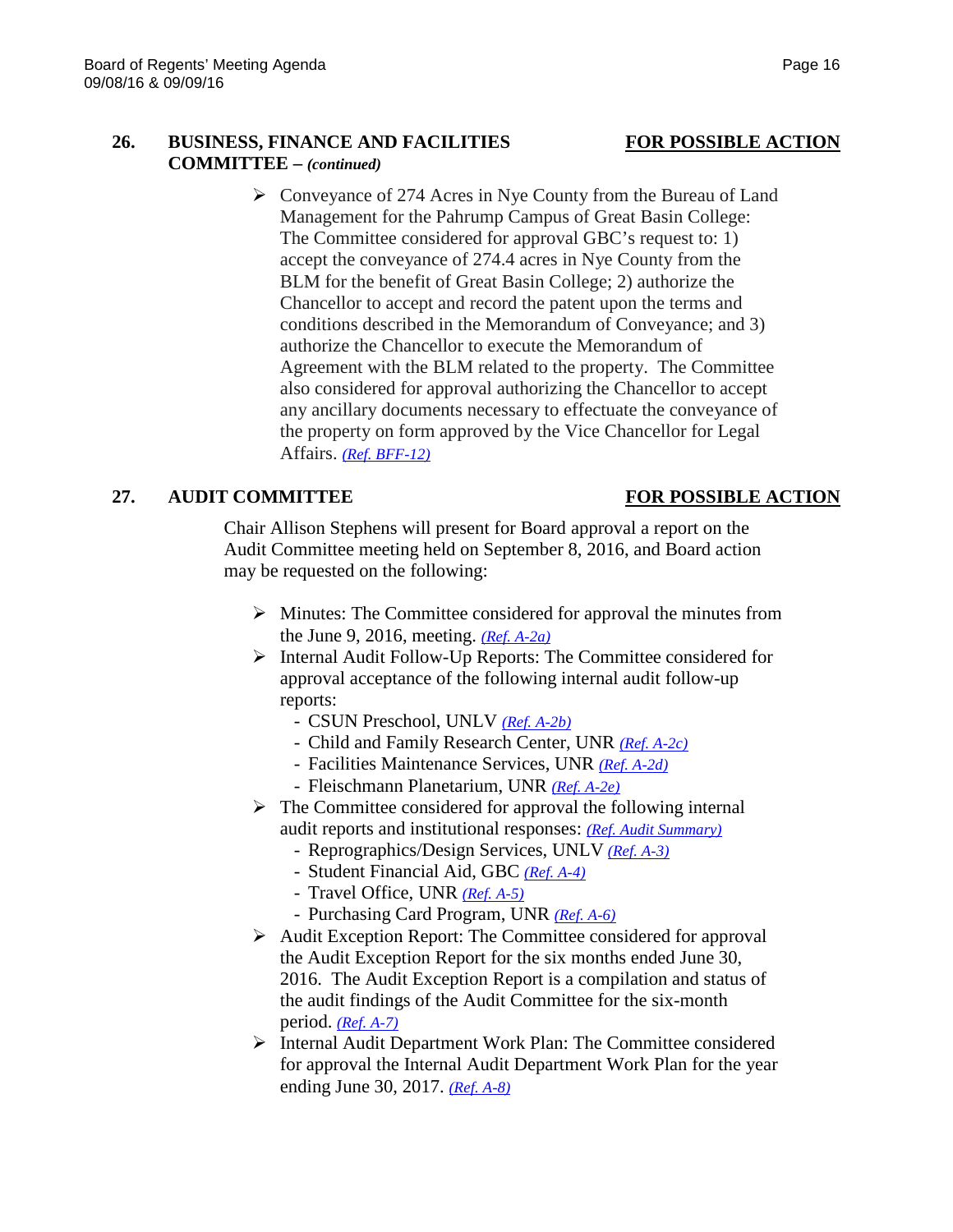## **28. INVESTMENT COMMITTEE FOR POSSIBLE ACTION**

Chair Kevin C. Melcher will present for Board approval a report on the Investment Committee meeting held on September 8, 2016, and Board action may be requested on the following:

- $\triangleright$  Minutes: The Committee considered for approval the minutes from the June 9, 2016, meeting. *[\(Ref. INV-2\)](http://system.nevada.edu/tasks/sites/Nshe/assets/File/BoardOfRegents/Agendas/2016/sept-mtgs/inv-refs/INV-2.pdf)*
- Pooled Endowment and Operating Funds; Operating Pool Reserve: The Committee heard a report from Cambridge Associates and System staff on asset allocation and investment returns for the pooled Endowment and pooled Operating Funds for the quarter ended June 30, 2016, and on the status of the Operating Pool Reserve. Cambridge Associates and System staff may provide specific recommendations on fund managers, which may include hiring, terminating or changing managers. Based on the report, the Committee may recommend changes to the asset allocation, fund managers and/or strategic ranges for the pooled funds.
- ▶ Outsourced Chief Investment Officer Selection: The Committee heard an update from Vice Chancellor for Finance Vic Redding regarding the selection of the Outsourced Chief Investment Officer(s) (OCIO) for management of the System's Endowment Fund and status of the contract negotiations. Vice Chancellor Redding provided recommendations related to: 1) a temporary extension of the current advisory contract with Cambridge Associates for 90 days, through December 31, 2016, to facilitate a transition to OCIO, and 2) the structure, terms and conditions for the contracts for OCIO services from both Cambridge Associates and Russell Investments. Vice Chancellor Redding also provided an update regarding the Operating Pool structure. The Committee may recommend that Vice Chancellor Redding continue contract negotiations with both bidders for OCIO services and that the Chancellor be authorized, after consultation with the Committee Chair and review by the Vice Chancellor for Legal Affairs, to enter into one or more agreements for OCIO services for all, or a portion, of the Endowment Funds; or any other related action. *[\(Ref. INV-4\)](http://system.nevada.edu/tasks/sites/Nshe/assets/File/BoardOfRegents/Agendas/2016/sept-mtgs/inv-refs/INV-4.pdf)*

## 29. **CULTURAL DIVERSITY AND TITLE IX** FOR POSSIBLE ACTION **COMPLIANCE COMMITTEE**

Chair Cedric Crear will present for Board approval a report on the Cultural Diversity and Title IX Compliance Committee meeting held on September 9, 2016, and Board action may be requested on the following:

 $\triangleright$  Minutes: The Committee considered for approval the minutes from the June 10, 2016, meeting. *[\(Ref. CD-2\)](http://system.nevada.edu/tasks/sites/Nshe/assets/File/BoardOfRegents/Agendas/2016/sept-mtgs/cdix-refs/CD-2.pdf)*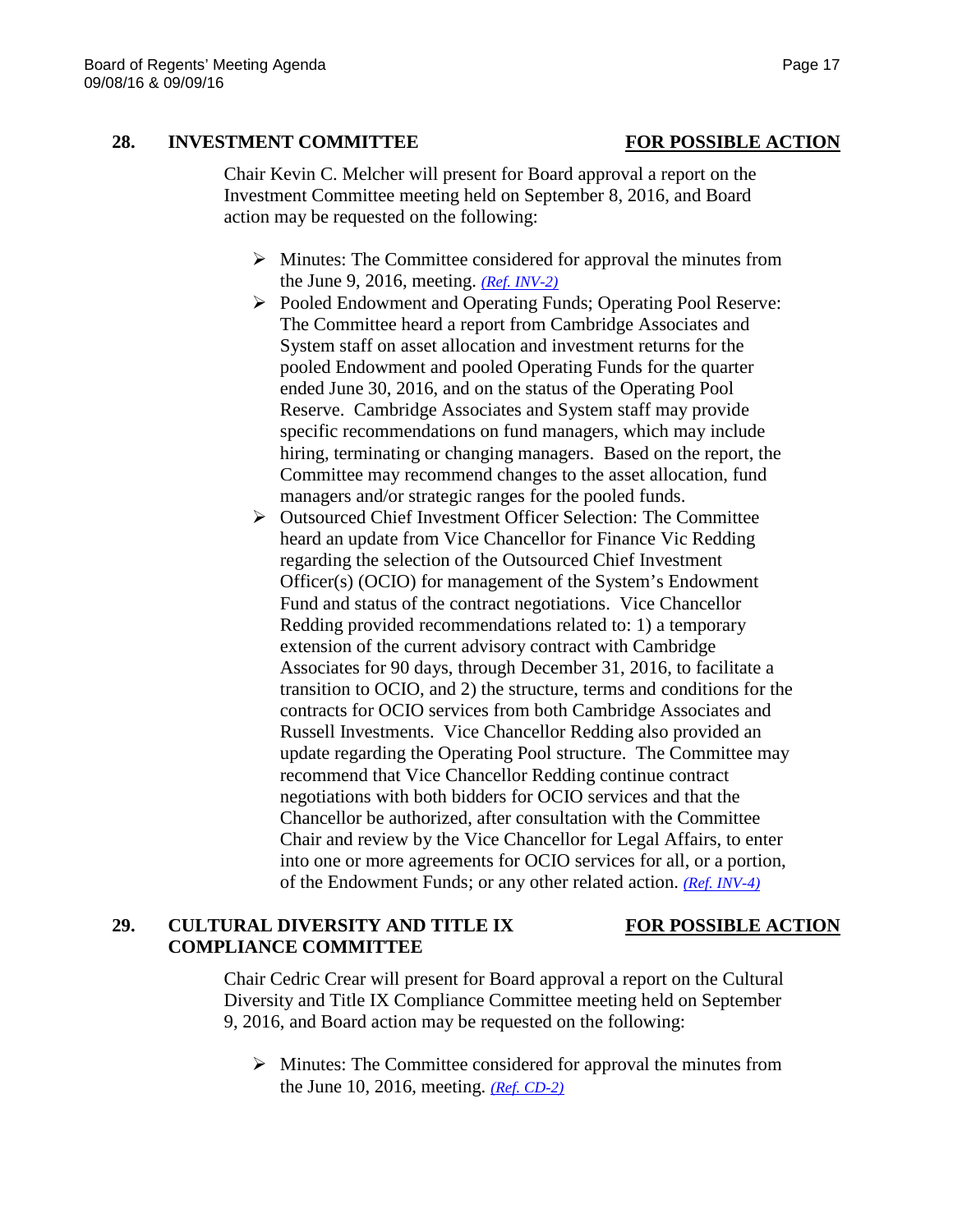## **30. HEALTH SCIENCES SYSTEM COMMITTEE FOR POSSIBLE ACTION**

Chair James Dean Leavitt will present for Board approval a report on the Health Sciences System Committee meeting held on September 9, 2016, and Board action may be requested on the following:

- $\triangleright$  Minutes: The Committee considered for approval the minutes from the June 10, 2016, meeting. *[\(Ref. HSS-2\)](http://system.nevada.edu/tasks/sites/Nshe/assets/File/BoardOfRegents/Agendas/2016/sept-mtgs/hss-refs/HSS-2.pdf)*
- Agreement Between NSHE; University of Nevada, Reno School of Medicine; and University of Nevada, Las Vegas School of Medicine; and Practice Plans for Transition of Medical Education in Southern Nevada: The Committee considered for approval an agreement between the NSHE; University of Nevada, Reno School of Medicine; and University of Nevada, Las Vegas School of Medicine; and their practice plans for the transition of medical education in southern Nevada. *[\(Ref. HSS-4\)](http://system.nevada.edu/tasks/sites/Nshe/assets/File/BoardOfRegents/Agendas/2016/sept-mtgs/hss-refs/HSS-4.pdf)*

## **31. HANK GREENSPUN SCHOOL OF JOURNALISM INFORMATION ONLY AND MEDIA STUDIES, UNLV**

During 2015, the Hank Greenspun School of Journalism and Media Studies in the Greenspun College of Urban Affairs underwent an external review as part of normal UNLV academic processes. A report was published in May 2015, and since receiving this report, the School of Journalism and Media Studies has made a variety of changes over the past year addressing those suggestions in response to the external review. UNLV President Len Jessup and Executive Vice President and Provost Diane Chase will present an update on the School of Journalism and Media Studies. *[\(Ref. BOR-31\)](http://system.nevada.edu/tasks/sites/Nshe/assets/File/BoardOfRegents/Agendas/2016/sept-mtgs/bor-refs/BOR-31.pdf)*

*ESTIMATED TIME: 15 mins.*

## **32. U.S. PRESIDENTIAL DEBATE, UNLV INFORMATION ONLY**

Las Vegas is home to the final Presidential Debate, which is expected to draw 2,500 to 3,500 media representatives and attract approximately 70 million viewers from around the world. The debate is a collaborative effort, and UNLV has partnered with the Las Vegas Convention and Visitors Authority, as well as various entities and institutions in southern Nevada. UNLV President Len Jessup will present an update on activity associated with the final U.S. Presidential Debate to be held on the UNLV campus at the Thomas & Mack Center on October 19, 2016. *[\(Ref. BOR-32\)](http://system.nevada.edu/tasks/sites/Nshe/assets/File/BoardOfRegents/Agendas/2016/sept-mtgs/bor-refs/BOR-32.pdf)*

*ESTIMATED TIME: 15 mins.*